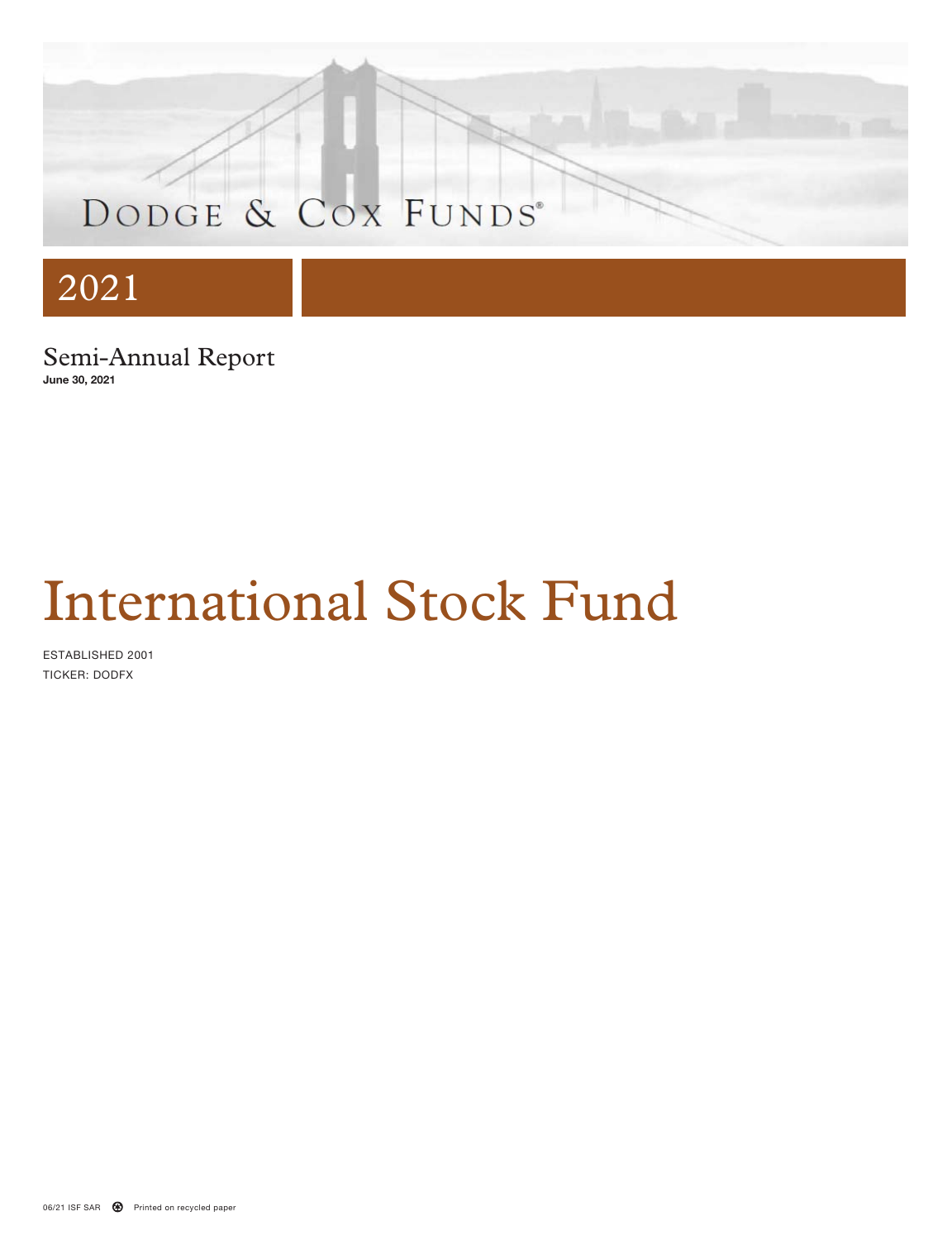## To Our Shareholders

The Dodge & Cox International Stock Fund had a total return of 12.2% for the six months ended June 30, 2021, compared to a return of 8.8% for the MSCI EAFE (Europe, Australia, Far East) Index.

#### **Market Commentary**

International equity markets extended the recovery that started at the end of March 2020. Since then, the Fund had a total return of 64.8% compared to 52.0% for the MSCI EAFE, one of the Fund's strongest performance periods since its inception in 2001.

In the first half of 2021, all sectors of the MSCI EAFE, except Utilities, had positive returns. More economically sensitive areas of the market—including Energy, Financials, and Materials—posted the highest returns, continuing a trend that started last November when COVID-19 vaccines were first shown to be effective. The Fund benefited substantially from its overweight position in these sectors.

Share prices have risen in anticipation of a continued robust earnings recovery. That has resulted in relatively lofty valuations: the MSCI EAFE trades at 16.3 times forward earnings, well above its longterm average of 13.7 times. While the rollout of vaccines is proceeding at different rates around the world, we are cautiously optimistic about continued earnings growth as economies in many countries recover.

#### **Investment Strategy**

Valuations of value and growth stocks within international markets are dispersed over a very wide range.<sup>a</sup> The MSCI EAFE Value Index stands at a relatively low valuation—12.0 times forward earnings—while the MSCI EAFE Growth Index has a much higher valuation of 25.1 times forward earnings.<sup>b</sup> When we look deeper, we find that the less expensive portion of the market trades close to its historic average, while the more expensive portion of the market trades near all-time high valuation multiples. In short, valuation spreads are wide because the more expensive portion of the market is very expensive.

Given this market dynamic, we believe the probability of finding superior long-term investment opportunities is greater in the cheaper portion of the market than in the more expensive portion. The Financials, Energy, and Materials sectors stand out as significantly less expensive than the rest of the market, and the Fund is overweight each of these sectors.

While comparing growth and value benchmarks can be interesting and useful, we conduct our research on individual companies and do not include or exclude investments based on whether they are in the "value" or "growth" segments of the market. Rather, we weigh the fundamentals of each company against its valuation in order to assess its investment potential. Our bottom-up approach led us to substantially increase the Fund's exposure to the Pharmaceuticals industry. This area of the market could have easily been overlooked if we limited our investment universe based on traditional labels. Though our Pharma positioning has detracted from relative performance over the past year, it has attractive investment prospects in the long term, as we discuss below.

#### Pharmaceuticals Opportunity within Health Care

The Health Care sector is a microcosm of the overall market's valuation dynamic. On the surface, the MSCI All Country World ex USA (ACWI ex USA) Index's Health Care sector does not look particularly compelling, trading at 21.9 times forward earnings, its highest level since 2003 (which is as far back as official data is available). It is also quite expensive relative to the overall market by historical standards.

But a closer look within the sector reveals something very interesting: valuation spreads are wide, with companies in Health Care Equipment and Supplies, Biotechnology, and Life Sciences Tools and Services trading at high valuation multiples. But on the other end of the valuation spectrum, the Pharmaceuticals industry is trading at only 16.7 times forward earnings. This industry typically trades at a premium to the overall market due to its attractive profit margins, healthy cash flow generation, and relative earnings stability through economic cycles. Today, that premium is comparatively low. Going back to 2003, the industry's valuation relative to the market has been more expensive 72% of the time.

The Fund is invested in six large global pharmaceutical companies based in Europe and the United Kingdom that trade at an average valuation of 14.1 times forward earnings, a discount to the industry average. The industry faces broad concerns regarding the need for continued innovation to drive growth and the potential for lower prescription drug prices in the United States if government policies change. But we believe these risks are more than discounted in the valuations of the Fund's holdings. We added meaningfully to the Fund's pharmaceutical holdings, and these companies now comprise 16.4% of the Fund, compared to 12.3% at the start of the year. Our investment thesis and philosophy can be seen by examining the Fund's two largest pharmaceutical holdings, Sanofi and GlaxoSmithKline, which are both 3.8% positions in the Fund.<sup>c</sup>

#### Sanofi

Based in France, Sanofi is a global pharmaceuticals company with leading positions in rare diseases, vaccines, over-the-counter consumer health products, and emerging markets. Over the past decade, the company was beset by a variety of operational issues and low research and development (R&D) productivity, which led Sanofi's Board of Directors to change its CEO in 2015 and again in 2019.

The current management team—including CEO Paul Hudson who joined from European competitor Novartis and CFO Jean-Baptiste Chasseloup de Chatillon from the auto industry—has made significant changes. The company has shifted R&D funding away from the highly competitive primary care drug market and towards the more lucrative specialty pharma market. Sanofi also launched an aggressive cost-cutting program to raise profit margins closer to peer levels. Recent results are encouraging, with the company achieving 7% earnings per share (EPS) growth in both 2019 and 2020.

Going forward, this pace of earnings growth could continue or even accelerate due to a potent combination of rising revenue and cost cutting. Over the next few years, we believe Dupixent—a blockbuster anti-inflammatory drug with multiple use cases—can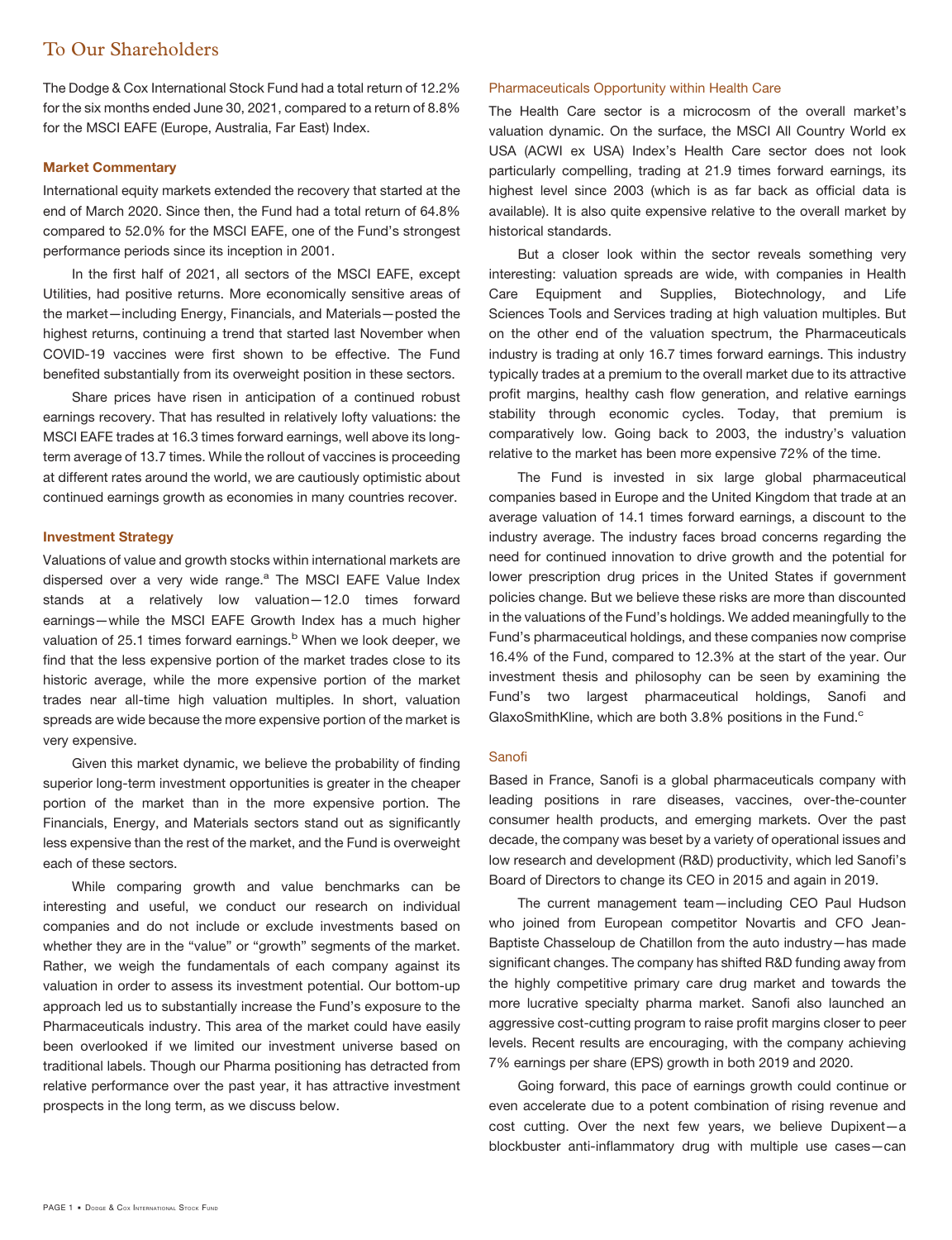drive substantial growth. Longer term, we are encouraged by an expanding late-stage drug development pipeline with a number of compounds showing signs of initial clinical success. These positive changes do not yet seem to be appreciated by many investors, as evidenced by the company's below average valuation of 13.4 times forward earnings.

#### GlaxoSmithKline (Glaxo)

Based in the United Kingdom, Glaxo operates in three fields: pharmaceuticals, where it has a leading HIV franchise; vaccines; and, over-the-counter consumer health. Glaxo's pharma division is in the midst of a turnaround after having struggled with generic competition for its asthma drug Advair and an unproductive R&D pipeline. Meanwhile, the vaccines and consumer health segments have performed well and have generated healthy profit growth. What makes Glaxo so attractive to us is its compelling valuation. Based on our analysis, we think the current valuation ascribes little to no value to the core pharmaceuticals business.

Like Sanofi, management at Glaxo is actively repositioning the company to enhance its value. A new CEO, Emma Walmsley, was internally promoted in 2017 with the mandate to turn around the company. Hal Barron was brought in as the Chief Scientific Officer and President of R&D. His industry reputation and track record give us confidence he can lead a successful transformation into a specialtyfocused pharma company by investing heavily in oncology and immunology. For the pharmaceuticals division, management targets annualized sales growth of at least 5% and annualized operating profit growth of at least 10% from 2021 to 2026. Management plans to spin off the consumer business in 2022 to highlight the value of the individual parts of the company. In addition, recent involvement from activist shareholders may increase the urgency to unlock value in other ways.

We believe Glaxo represents an asymmetric risk-reward opportunity. If the turnaround in the pharmaceuticals division is successful, the investment upside could be meaningful. But even if this does not pan out, the risk of a substantial loss of capital should be mitigated by the modest current valuation, which can be justified by the vaccines, consumer health, and HIV franchises. These types of opportunities are unique in today's market, which is why we recently added to Glaxo.

#### **In Closing**

We are encouraged by the Fund's performance for the first half of the year. The Fund entered 2021 with overweight positions in some of the most inexpensive and most unloved sectors, namely Financials, Energy, and Materials. That positioning was based on the market's extreme valuation dispersion and guided by our long-term and bottom-up approach to portfolio construction. Although we had confidence in our research and our holdings, we could not be sure whether or when this positioning would be rewarded.

Recent results affirm the importance of our active yet patient approach. While the words "active" and "patient" usually do not go hand-in-hand, they are essential to our investment philosophy. Our active portfolio management strategy has enabled us to capitalize on the wide valuation spreads in the market and position the Fund to look very different from the benchmark. The Fund is poised to benefit from a narrowing of these spreads. Patience and the discipline to stick to our convictions helped drive our recent outperformance and will characterize our efforts going forward.

With valuations still highly dispersed, we believe that remaining disciplined—by not overpaying for companies and by avoiding value traps—is especially critical today. We will continue to employ our active and patient approach, and we thank you for your continued confidence in our firm. As always, we welcome your comments and questions.

For the Board of Trustees,

Charles F. Pohl, Chairman

July 30, 2021

Dana M. Emery, President

(a) Generally, stocks that have lower valuations are considered "value" stocks, while those with higher valuations are considered "growth" stocks.

(b) Unless otherwise specified, all weightings and characteristics are as of June 30, 2021.

(c) The use of specific examples does not imply that they are more or less attractive investments than the portfolio's other holdings.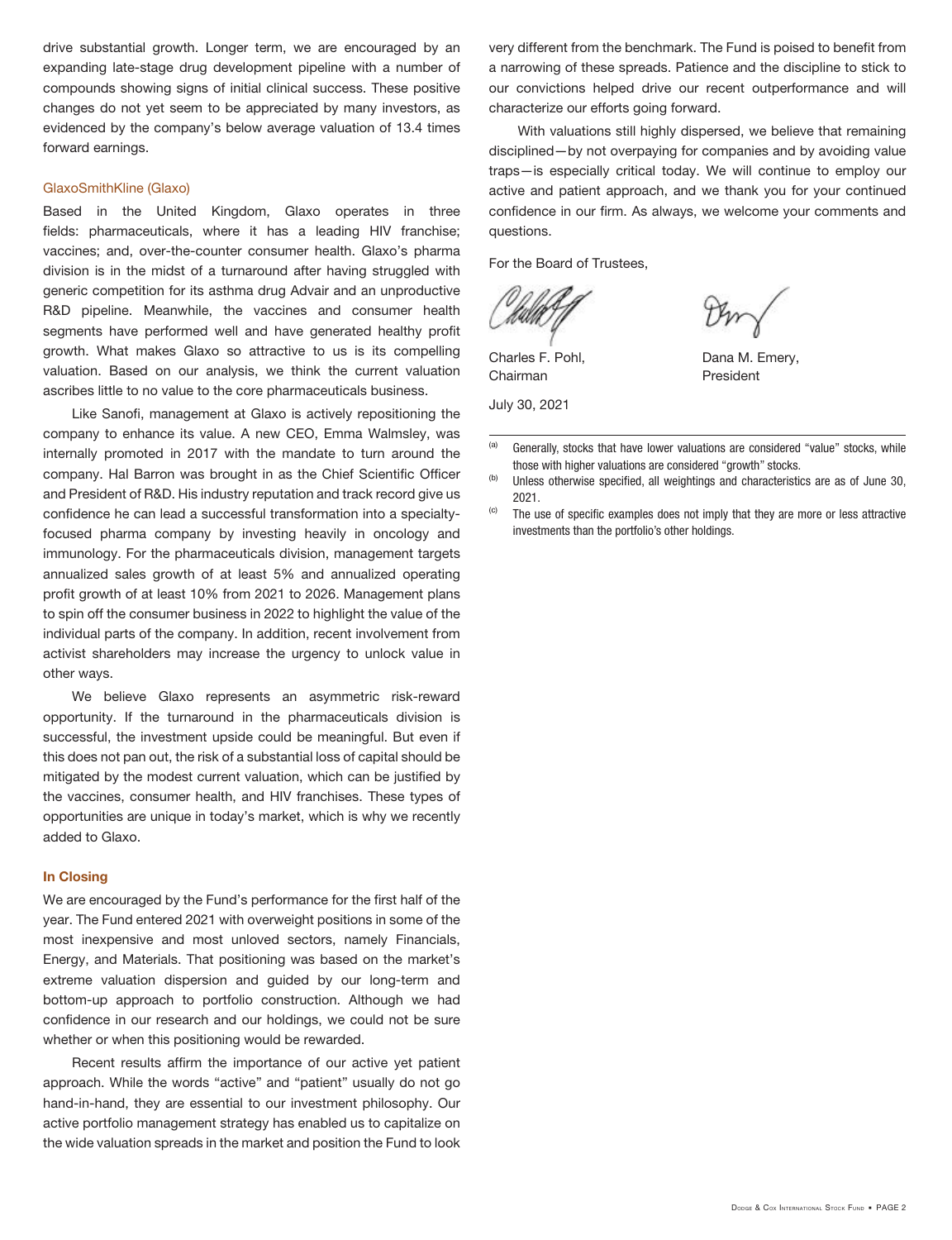## Year-to-Date Performance Review

The Fund outperformed the MSCI EAFE by 3.3 percentage points year to date.

#### **Key Contributors to Relative Results**

- The Fund's average overweight in Energy (8% versus 3%) and its holdings within the sector (up 38% versus up 14% for the MSCI EAFE sector), especially Ovintiv, Suncor Energy, and Schlumberger, contributed to performance.
- Strong stock selection in the Fund's Materials sector (up 22% versus up 11% for the MSCI EAFE sector) led to relative outperformance. Glencore and Nutrien were particularly strong contributors.
- **Diner strong contributors included Johnson Controls Interna**tional, Grupo Televisa, Banco Santander, and BNP Paribas.

#### **Key Detractors from Relative Results**

- The Fund's Chinese internet-related holdings in the Consumer Discretionary and Communication Services sectors, namely Alibaba, Prosus, Naspers, Baidu, and JD.com, underperformed.
- **The Fund's holdings in the Information Technology sector (flat** versus up 10% for the MSCI EAFE sector) and its underweight position in Semiconductors led to relative underperformance. Samsung Electronics and Murata Manufacturing were notable detractors.
- **Deally 1.5 Theorge Credit Suisse, Credicorp, Mit**subishi Electric, and Novartis.

## Key Characteristics of Dodge & Cox

#### **Independent Organization**

Dodge & Cox is one of the largest privately owned investment managers in the world.We remain committed to independence, with a goal of providing the highest quality investment management service to our existing clients.

#### **Over 90 Years of Investment Experience**

Dodge & Cox was founded in 1930. We have a stable and well- qualified team of investment professionals, most of whom have spent their entire careers at Dodge & Cox.

#### **Experienced Investment Team**

The International Equity Investment Committee, which is the decisionmaking body for the International Stock Fund, is a seven-member at Dodge & Cox of 22 years. committee with average tenure

#### **One Business with a Single Research Office**

Dodge & Cox manages equity (domestic, international, and global), fixed income (domestic and global), and balanced investments, operating from one office in San Francisco.

#### **Consistent Investment Approach**

Our team decision-making process involves thorough, bottom-up fundamental analysis of each investment.

#### **Long-Term Focus and Low Expenses**

We invest with a three- to five-year investment horizon, which has historically resulted in low turnover relative to our peers. We manage Funds that maintain low expense ratios.

**Risks: The Fund is subject tomarket risk,meaning holdings in the Fund may decline in value for extended periods due to the financial prospects of individual companies, or due to general market and economic conditions. Investing in non-U.S. securities may entail risk due to foreign economic and political developments; this risk may be increased when investing in emerging markets. The Fund is also subject to currency risk. Please read the prospectus and summary prospectus for specific details regarding the Fund's risk profile.**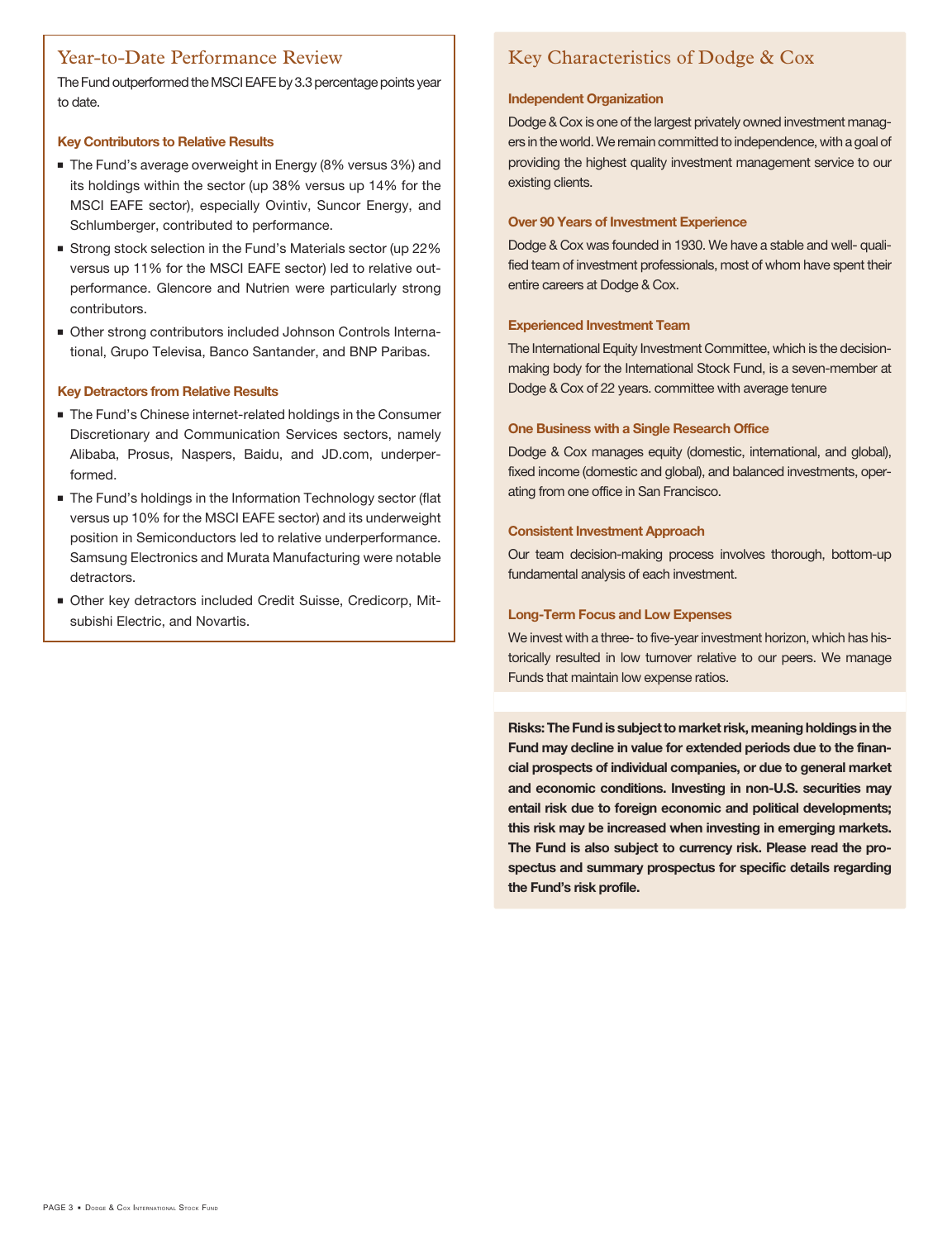### Growth of \$10,000 Over 10Years

For An Investment Made On June 30, 2011



#### **Average Annual Total Return**

For Periods Ended June 30, 2021

|                                 | 1 Year | 5 Years | <b>10 Years</b> | 20 Years |
|---------------------------------|--------|---------|-----------------|----------|
| Dodge & Cox International Stock |        |         |                 |          |
| Fund                            | 40.39% | 10.22%  | 5.52%           | 7.60%    |
| <b>MSCI EAFE Index</b>          | 32.35  | 10.28   | 5.89            | 5.78     |

**Returns represent past performance and do not guarantee future results. Investment return and share price will fluctuate with market conditions, and investors may have a gain or loss when shares are sold. Fund performance changes over time and currently may be significantly lower than stated. Performance is updated and published monthly. Visit the Fund's website at dodgeandcox.com or call 800-621-3979 for current performance figures.**

The Fund's total returns include the reinvestment of dividend and capital gain distributions, but have not been adjusted for any income taxes payable by shareholders on these distributions or on Fund share redemptions. Index returns include dividends but, unlike Fund returns, do not reflect fees or expenses. The MSCI EAFE (Europe, Australasia, Far East) Index is a broad-based, unmanaged equity market index aggregated from 21 developed market country indices, excluding the United States and Canada. MSCI makes no express or implied warranties or representations and shall have no liability whatsoever with respect to any MSCI data contained herein. The MSCI data may not be further redistributed or used as a basis for other indices or any securities or financial products. This report is not approved, reviewed, or produced by MSCI.

MSCI EAFE is a service mark of MSCI Barra.

## Fund Expense Example

As a Fund shareholder, you incur ongoing Fund costs, including management fees and other Fund expenses. All mutual funds have ongoing costs, sometimes referred to as operating expenses. The following example shows ongoing costs of investing in the Fund and can help you understand these costs and compare them with those of other mutual funds. The example assumes a \$1,000 investment held for the six months indicated.

#### Actual Expenses

The first line of the table below provides information about actual account values and expenses based on the Fund's actual returns. You may use the information in this line, together with your account balance, to estimate the expenses that you paid over the period. Simply divide your account value by \$1,000 (for example, an \$8,600 account value divided by \$1,000 = 8.6), then multiply the result by the number in the first line under the heading "Expenses Paid During Period" to estimate the expenses you paid on your account during this period.

#### Hypothetical Example for Comparison with Other Mutual Funds

Information on the second line of the table can help you compare ongoing costs of investing in the Fund with those of other mutual funds. This information may not be used to estimate the actual ending account balance or expenses you paid during the period. The hypothetical "Ending Account Value" is based on the actual expense ratio of the Fund and an assumed 5% annual rate of return before expenses (not the Fund's actual return). The amount under the heading "Expenses Paid During Period" shows the hypothetical expenses your account would have incurred under this scenario. You can compare this figure with the 5% hypothetical examples that appear in shareholder reports of other mutual funds.

| <b>Six Months Ended</b><br>June 30, 2021 | <b>Beginning Account Value</b><br>1/1/2021 | <b>Ending Account Value</b><br>6/30/2021 | <b>Expenses Paid</b><br><b>During Period*</b> |
|------------------------------------------|--------------------------------------------|------------------------------------------|-----------------------------------------------|
| Based on Actual Fund Return              | \$1,000,00                                 | \$1.121.50                               | \$3.31                                        |
| Based on Hypothetical 5% Yearly Return   | 1.000.00                                   | 1.021.67                                 | 3.16                                          |

Expenses are equal to the Fund's annualized expense ratio of 0.63%, multiplied by the average account value over the period, multiplied by 181/365 (to reflect the one-half year period).

The expenses shown in the table highlight ongoing costs only and do not reflect any transactional fees or account maintenance fees. Though other mutual funds may charge such fees, please note that the Fund does not charge transaction fees (e.g., redemption fees, sales loads) or universal account maintenance fees (e.g., small account fees).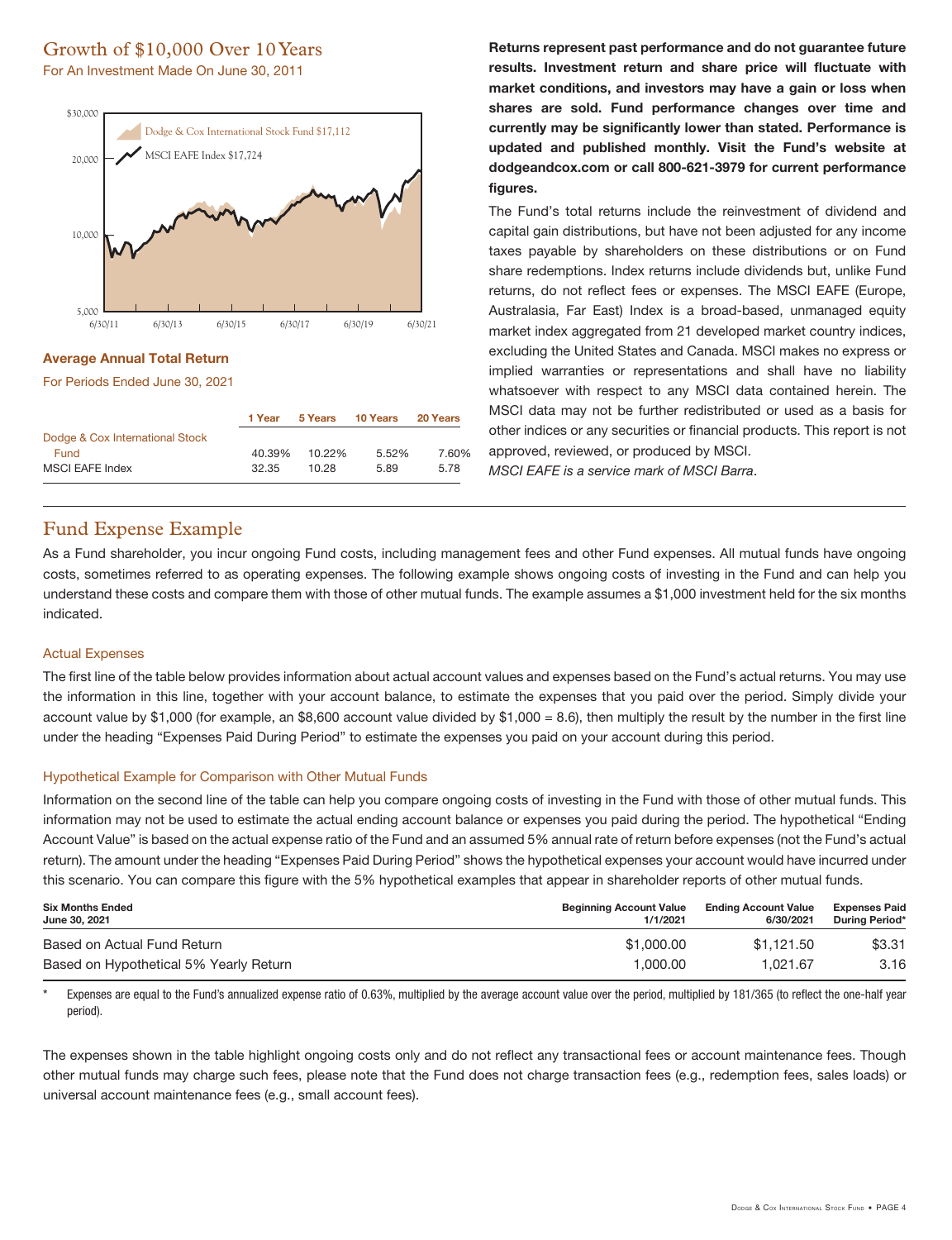## Portfolio Information (unaudited) June 30, 2021

| Sector Diversification (%) <sup>(a)</sup> | % of Net Assets |
|-------------------------------------------|-----------------|
| Financials                                | 26.7            |
| <b>Health Care</b>                        | 17.1            |
| Consumer Discretionary <sup>(b)</sup>     | 10.3            |
| Materials                                 | 8.7             |
| Energy                                    | 7.5             |
| Industrials                               | 7.4             |
| Information Technology                    | 7.2             |
| Communication Services <sup>(b)</sup>     | 7.0             |
| <b>Consumer Staples</b>                   | 3.6             |
| <b>Real Estate</b>                        | 2.1             |
| Utilities                                 | 0.5             |

| Region Diversification (%)% <sup>(a)</sup> | % of Net Assets |
|--------------------------------------------|-----------------|
| Europe (excluding United Kingdom)          | 36.4            |
| United Kingdom                             | 18.1            |
| Asia Pacific (excluding Japan)             | 14.5            |
| Japan                                      | 11.7            |
| <b>United States</b>                       | 5.5             |
| Canada                                     | 5.2             |
| Latin America                              | 5.0             |
| Africa                                     | 1.7             |

(a) Excludes derivatives.

(b) Total sector exposure, including the notional exposure of equity total return swaps, is Consumer Discretionary at 11.8% and Communication Services at 5.3%.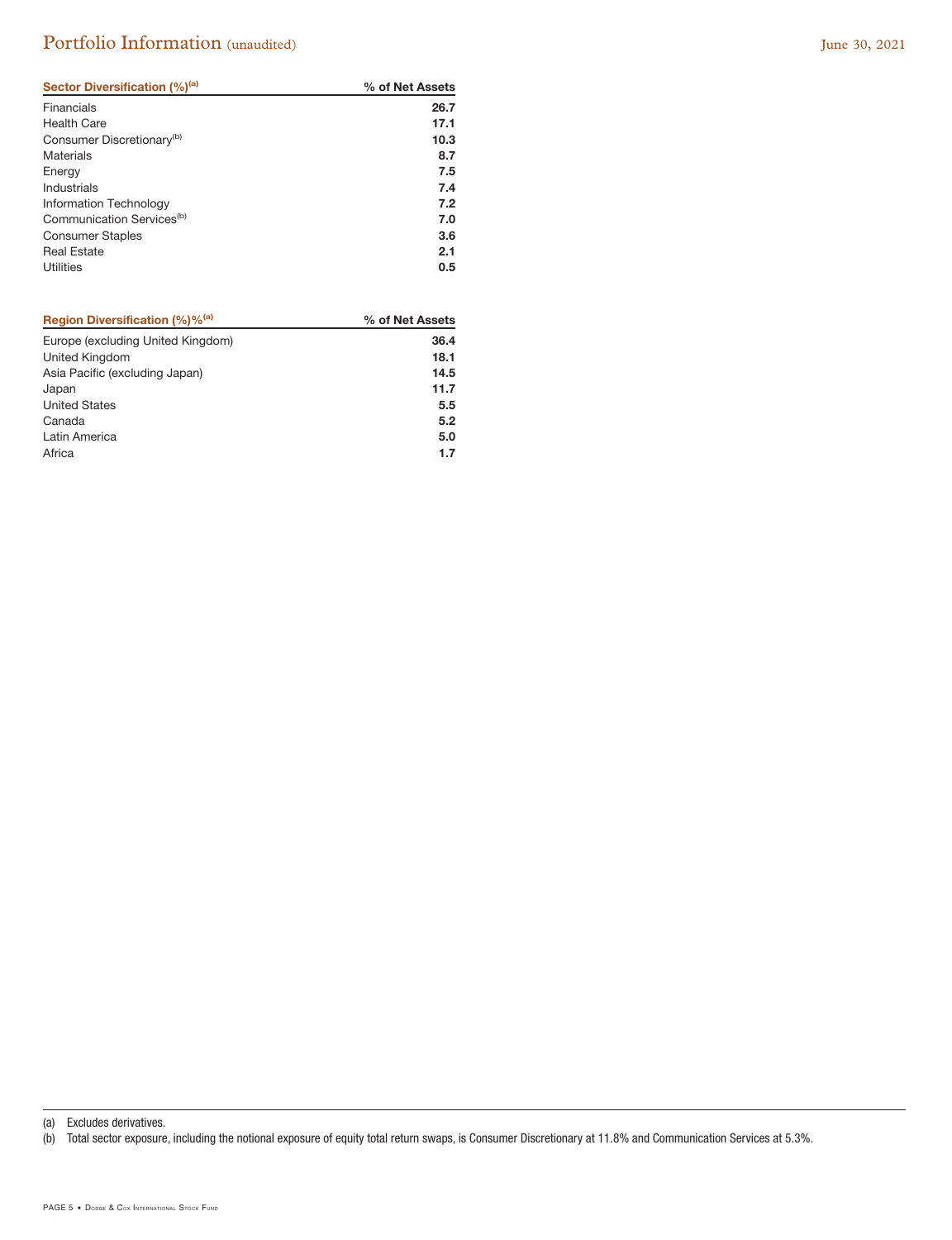|                                                              | <b>Shares</b> | Value             |
|--------------------------------------------------------------|---------------|-------------------|
| <b>Communication Services: 7.0%</b>                          |               |                   |
| Media & Entertainment: 3.1%                                  |               |                   |
| Baidu, Inc. ADR <sup>(a)</sup> (Cayman                       |               |                   |
| Islands/China)                                               | 3,429,321     | \$<br>699,238,552 |
| Grupo Televisa SAB ADR (Mexico)                              | 46,380,780    | 662,317,539       |
| Television Broadcasts, Ltd. <sup>(a)(b)</sup> (Hong          |               |                   |
| Kong)                                                        | 38,464,400    | 36,659,655        |
|                                                              |               | 1,398,215,746     |
| <b>Telecommunication Services: 3.9%</b>                      |               |                   |
| America Movil SAB de CV, Series L                            |               |                   |
| (Mexico)                                                     | 311,503,231   | 234,400,947       |
| Liberty Global PLC, Class A <sup>(a)</sup> (United           |               |                   |
| Kingdom)                                                     | 7,748,451     | 210,447,929       |
| Liberty Global PLC, Class C <sup>(a)</sup> (United           |               |                   |
| Kingdom)                                                     | 17,477,501    | 472,591,627       |
| Millicom International Cellular SA                           |               |                   |
| SDR <sup>(a)</sup> (Luxembourg)                              | 4,851,184     | 192,049,770       |
| Vodafone Group PLC (United                                   |               |                   |
| Kingdom)                                                     | 372,947,147   | 625,990,364       |
|                                                              |               |                   |
|                                                              |               | 1,735,480,637     |
|                                                              |               | 3,133,696,383     |
| <b>Consumer Discretionary: 10.3%</b>                         |               |                   |
| Automobiles & Components: 3.5%                               |               |                   |
| Bayerische Motoren Werke AG                                  |               |                   |
| (Germany)                                                    | 2,262,859     | 239,635,284       |
| Honda Motor Co., Ltd. (Japan)                                | 35,591,755    | 1,137,321,484     |
| Yamaha Motor Co., Ltd. (Japan)                               | 6,549,800     | 178,049,381       |
|                                                              |               | 1,555,006,149     |
| Retailing: 6.8%                                              |               |                   |
| Alibaba Group Holding, Ltd. ADR <sup>(a)</sup>               |               |                   |
| (Cayman Islands/China)                                       | 4,375,500     | 992,275,890       |
| Booking Holdings, Inc. <sup>(a)</sup>                        |               |                   |
| (United States)                                              | 176,200       | 385,541,458       |
| JD.com, Inc. ADR <sup>(a)</sup> (Cayman                      |               |                   |
| Islands/China)                                               | 4,821,548     | 384,807,746       |
| Naspers, Ltd., Class N (South Africa)                        | 3,667,858     | 770,093,499       |
| Prosus NV, Class N(a) (Netherlands)                          | 4,889,458     | 478,134,295       |
|                                                              |               | 3,010,852,888     |
|                                                              |               | 4,565,859,037     |
| <b>Consumer Staples: 3.6%</b>                                |               |                   |
| Food & Staples Retailing: 0.5%                               |               |                   |
| Magnit PJSC (Russia)                                         | 2,688,185     | 194,854,353       |
|                                                              |               |                   |
|                                                              |               |                   |
| Food, Beverage & Tobacco: 2.6%<br>Anheuser-Busch InBev SA NV |               |                   |
| (Belgium)                                                    | 6,571,700     | 473,855,487       |
| Imperial Brands PLC (United Kingdom)                         | 31,829,072    | 685,533,934       |
|                                                              |               |                   |
|                                                              |               | 1,159,389,421     |
| Household & Personal Products: 0.5%                          |               |                   |
| Beiersdorf AG (Germany)                                      | 1,900,000     | 229,235,144       |
|                                                              |               | 1,583,478,918     |
| <b>Energy: 7.5%</b>                                          |               |                   |
| Equinor ASA (Norway)                                         | 18,113,934    | 383,268,177       |
| Ovintiv, Inc. <sup>(b)</sup> (United States)                 | 14,195,024    | 446,717,405       |
| Schlumberger, Ltd.                                           |               |                   |
| (Curacao/United States)                                      | 10,463,024    | 334,921,398       |
| Suncor Energy, Inc. (Canada)                                 | 39,234,154    | 940,442,672       |
| TC Energy Corp. (Canada)                                     | 9,688,000     | 479,749,760       |
| <b>TotalEnergies SE (France)</b>                             | 16,624,470    | 752,129,196       |
|                                                              |               | 3,337,228,608     |
|                                                              |               |                   |

|                                                                            | <b>Shares</b>              | Value                        |
|----------------------------------------------------------------------------|----------------------------|------------------------------|
| Financials: 24.2%                                                          |                            |                              |
| Banks: 16.0%                                                               |                            |                              |
| Axis Bank, Ltd. <sup>(a)</sup> (India)                                     | 82,967,250                 | \$<br>835,476,747            |
| Banco Santander SA <sup>(a)</sup> (Spain)<br>Barclays PLC (United Kingdom) | 340,858,360<br>395,527,564 | 1,301,234,473<br>936,254,449 |
| <b>BNP Paribas SA (France)</b>                                             | 20,506,392                 | 1,285,558,210                |
| Credicorp, Ltd. (Peru)                                                     | 2,225,696                  | 269,554,043                  |
| ICICI Bank, Ltd. <sup>(a)</sup> (India)                                    | 176,867,176                | 1,502,526,278                |
| Mitsubishi UFJ Financial Group, Inc.                                       |                            |                              |
| (Japan)                                                                    | 123,741,900                | 668,414,548                  |
| Standard Chartered PLC (United                                             |                            |                              |
| Kingdom)                                                                   | 53,137,412                 | 338,857,960                  |
|                                                                            |                            | 7,137,876,708                |
|                                                                            |                            |                              |
| Diversified Financials: 4.8%                                               |                            |                              |
| Credit Suisse Group AG (Switzerland)                                       | 96,143,235                 | 1,007,101,036                |
| <b>UBS Group AG (Switzerland)</b>                                          | 74,678,142                 | 1,142,872,187                |
|                                                                            |                            | 2,149,973,223                |
| Insurance: 3.4%                                                            |                            |                              |
| Aegon NV (Netherlands)                                                     | 62,715,344                 | 260,202,180                  |
| Aviva PLC (United Kingdom)                                                 | 130,908,227                | 735,025,423                  |
| Prudential PLC (United Kingdom)                                            | 26,663,147                 | 506,589,798                  |
|                                                                            |                            | 1,501,817,401                |
|                                                                            |                            | 10,789,667,332               |
| Health Care: 17.1%                                                         |                            |                              |
| Health Care Equipment & Services: 0.7%                                     |                            |                              |
| Olympus Corp. (Japan)                                                      | 14,900,000                 | 296,135,739                  |
|                                                                            |                            |                              |
| Pharmaceuticals, Biotechnology & Life Sciences: 16.4%                      |                            |                              |
| AstraZeneca PLC (United Kingdom)                                           | 2,543,700                  | 305,528,733                  |
| Bayer AG (Germany)                                                         | 11,836,326                 | 718,728,514                  |
| GlaxoSmithKline PLC (United                                                |                            |                              |
| Kingdom)                                                                   | 85,691,900                 | 1,682,522,736                |
| Novartis AG (Switzerland)                                                  | 16,009,470                 | 1,458,977,045                |
| Roche Holding AG (Switzerland)                                             | 3,834,600                  | 1,444,528,322                |
| Sanofi (France)                                                            | 16,154,102                 | 1,692,511,813                |
|                                                                            |                            | 7,302,797,163                |
|                                                                            |                            | 7,598,932,902                |
| Industrials: 7.4%                                                          |                            |                              |
| Capital Goods: 7.4%                                                        |                            |                              |
| Johnson Controls International PLC                                         |                            |                              |
| (Ireland/United States)                                                    | 13,493,101                 | 926,031,521                  |
| Komatsu, Ltd. (Japan)                                                      | 1,547,200                  | 38,444,985                   |
| Mitsubishi Electric Corp. (Japan)                                          | 68,217,600                 | 990,151,492                  |
| Nidec Corp. (Japan)                                                        | 3,816,800                  | 442,335,839                  |
| Schneider Electric SA (France)                                             | 3,213,946                  | 505,635,106                  |
| Smiths Group PLC <sup>(b)</sup> (United Kingdom)                           | 18,617,381                 | 409,479,420                  |
|                                                                            |                            | 3,312,078,363                |
| <b>Information Technology: 4.1%</b>                                        |                            |                              |
| Software & Services: 0.3%                                                  |                            |                              |
| Micro Focus International PLC <sup>(b)</sup>                               |                            |                              |
| (United Kingdom)                                                           | 18,874,983                 | 142,820,406                  |
|                                                                            |                            |                              |
| Technology, Hardware & Equipment: 3.8%                                     |                            |                              |
| Brother Industries, Ltd. (Japan)                                           | 9,270,900                  | 185,009,094                  |
| Kyocera Corp. (Japan)                                                      | 8,735,000                  | 540,006,121                  |
| Murata Manufacturing Co., Ltd.                                             |                            |                              |
| (Japan)                                                                    | 5,215,800                  | 398,221,483                  |
| TE Connectivity, Ltd. (Switzerland)                                        | 4,192,985                  | 566,933,502                  |
|                                                                            |                            | 1,690,170,200                |
|                                                                            |                            | 1,832,990,606                |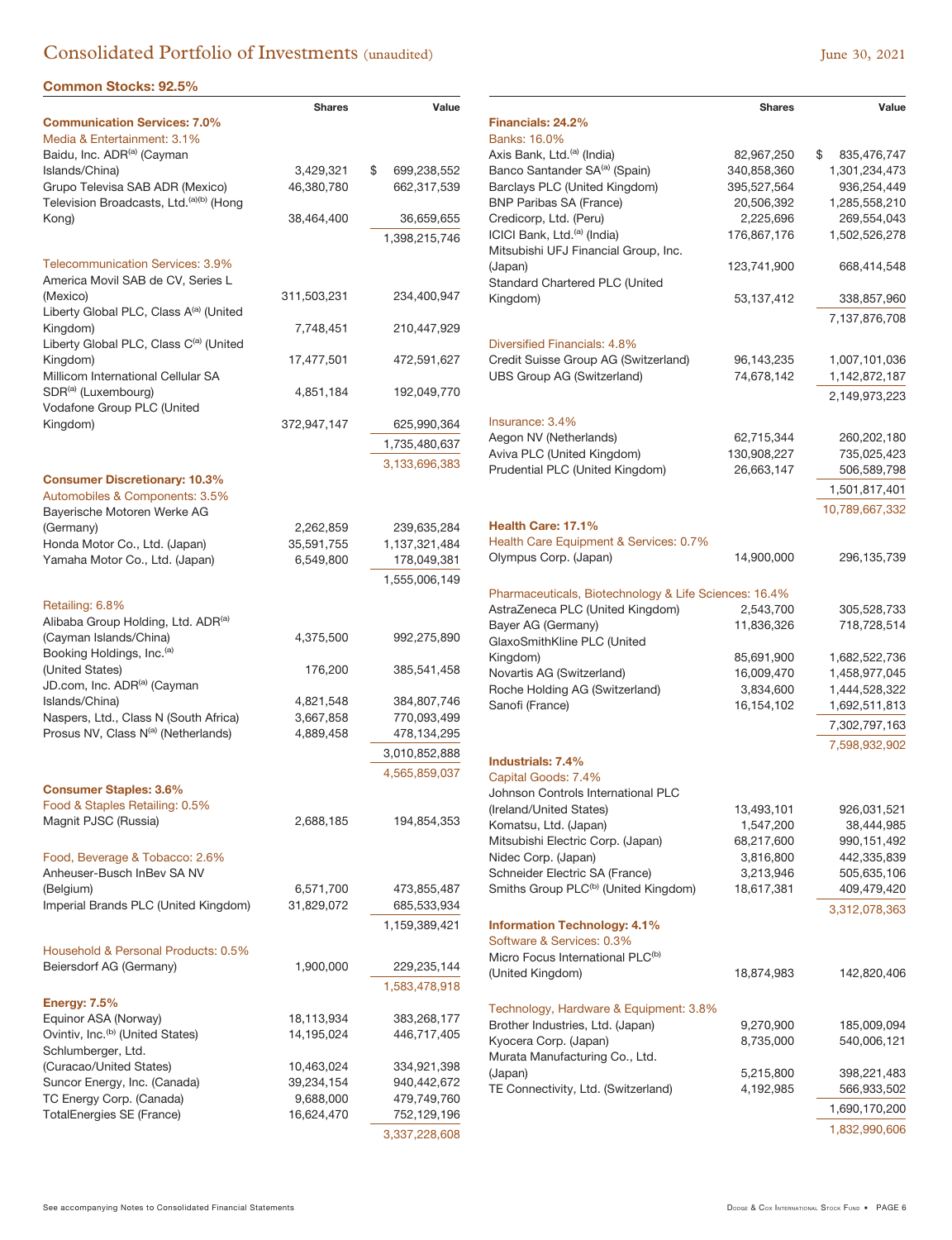#### **Common Stocks** (continued)

|                                                                 | <b>Shares</b>               | Value             |
|-----------------------------------------------------------------|-----------------------------|-------------------|
| Materials: 8.7%<br>Akzo Nobel NV (Netherlands)                  | 5,937,160                   | \$<br>733,566,774 |
| Glencore PLC (Jersey/United                                     |                             |                   |
| Kingdom)                                                        | 231,899,300                 | 992,673,191       |
| Holcim, Ltd. (Switzerland)                                      | 15,166,441                  | 909,740,584       |
| Linde PLC (Ireland/United States)                               | 1,277,735                   | 368,693,365       |
| Nutrien, Ltd. (Canada)                                          | 11,330,959                  | 686,769,425       |
| Teck Resources, Ltd., Class B                                   |                             |                   |
| (Canada)                                                        | 8,427,940                   | 194,179,738       |
|                                                                 |                             | 3,885,623,077     |
| Real Estate: 2.1%                                               |                             |                   |
| CK Asset Holdings, Ltd. (Cayman                                 |                             |                   |
| Islands/Hong Kong)                                              | 49,938,900                  | 344,747,761       |
| Daito Trust Construction Co., Ltd.                              |                             |                   |
| (Japan)                                                         | 3,058,200                   | 334,462,667       |
| Hang Lung Group, Ltd. <sup>(b)</sup> (Hong Kong)                | 98,236,200                  | 250,515,405       |
|                                                                 |                             | 929,725,833       |
| Utilities: 0.5%                                                 |                             |                   |
| Engie SA (France)                                               | 15,842,438                  | 217,043,888       |
| <b>Total Common Stocks</b>                                      |                             |                   |
| (Cost \$32,577,464,234)                                         |                             | \$41,186,324,947  |
| <b>Preferred Stocks: 5.5%</b>                                   |                             |                   |
|                                                                 | Par Value/<br><b>Shares</b> | Value             |
|                                                                 |                             |                   |
| Financials: 2.4%                                                |                             |                   |
| <b>Banks: 2.4%</b>                                              |                             |                   |
| Itau Unibanco Holding SA, Pfd (Brazil)                          | 180,246,451                 | \$1,079,927,669   |
| <b>Information Technology: 3.1%</b>                             |                             |                   |
| Technology, Hardware & Equipment: 3.1%                          |                             |                   |
| Samsung Electronics Co., Ltd., Pfd.                             |                             |                   |
| (South Korea)                                                   | 21,204,500                  | 1,387,711,806     |
| <b>Total Preferred Stocks</b>                                   |                             |                   |
| (Cost \$1,358,720,586)                                          |                             | \$2,467,639,475   |
| <b>Convertible Debt Securities: 0.1%</b>                        |                             |                   |
|                                                                 | Par Value                   | Value             |
| Corporate: 0.1%                                                 |                             |                   |
| Financials: 0.1%                                                |                             |                   |
| Credit Suisse Group Guernsey VII                                |                             |                   |
| Ltd <sup>(c)</sup> (Switzerland)                                |                             |                   |
|                                                                 | 33,891,000                  | \$41,028,164      |
|                                                                 |                             |                   |
| <b>Total Convertible Debt Securities</b><br>(Cost \$37,318,725) |                             | \$41,028,164      |

## **Short-Term Investments: 1.7%**

|                                                                                                                                                              | Par Value/<br><b>Shares</b> |    | Value                          |
|--------------------------------------------------------------------------------------------------------------------------------------------------------------|-----------------------------|----|--------------------------------|
| <b>Repurchase Agreements: 1.3%</b><br>Fixed Income Clearing Corporation <sup>(d)</sup><br>0.000%, dated 6/30/21, due 7/1/21,<br>maturity value \$561,016,000 | \$561,016,000               | \$ | 561,016,000                    |
| <b>Money Market Fund: 0.4%</b><br>State Street Institutional<br>U.S. Government Money Market Fund<br>- Premier Class                                         | 180,306,935                 |    | 180,306,935                    |
| <b>Total Short-Term Investments</b><br>(Cost \$741,322,935)                                                                                                  |                             | S  | 741.322.935                    |
| <b>Total Investments In Securities</b><br>(Cost \$34,714,826,480)<br>Other Assets Less Liabilities                                                           | 99.8%<br>$0.2\%$            |    | \$44,436,315,521<br>70.565.640 |
| <b>Net Assets</b>                                                                                                                                            | 100.0%                      |    | \$44,506,881,161               |

(a) Non-income producing

(b) See below regarding holdings of 5% voting securities

(c) Security exempt from registration under Rule 144A of the Securities Act of 1933. The security may be resold in transactions exempt from registration, normally to qualified institutional buyers.

(d) Repurchase agreement is collateralized by U.S. Treasury Notes 0.125%-2.125%, 6/30/22-10/31/22, U.S. Treasury Inflation Indexed Notes 0.125%, 4/15/22, Treasury Bills 0.00%, 5/19/22, and U.S. Treasury Floating Rate Note 0.105%, 10/31/22. Total collateral value is \$572,236,425.

In determining a company's country designation, the Fund generally references the country of incorporation. In cases where the Fund considers the country of incorporation to be a "jurisdiction of convenience" chosen primarily for tax purposes or in other limited circumstances, the Fund uses the country designation of an appropriate broad-based market index. In those cases, two countries are listed - the country of incorporation and the country designated by an appropriate index, respectively.

ADR: American Depositary Receipt SDR: Swedish Depository Receipt

## Equity Total Return Swaps

| <b>Fund Receives</b>          | <b>Fund Pavs</b>                       | Counterparty | <b>Maturity Date</b> | <b>Notional</b><br>Amount | Unrealized Appreciation/<br>(Depreciation) |
|-------------------------------|----------------------------------------|--------------|----------------------|---------------------------|--------------------------------------------|
| Total Return on Prosus NV     | 0.566%                                 | JPMorgan     | 10/13/21             | \$177,353,050             | \$13,534,024                               |
| Total Return on Naspers, Ltd. | 0.866%                                 | JPMorgan     | 10/13/21             | 380,551,150               | 64.177.891                                 |
| Total Return on Naspers, Ltd. | 0.484%                                 | JPMorgan     | 5/16/22              | 115.400.551               | (14, 627, 498)                             |
| $(0.015)\%$                   | Total Return on Tencent Holdings, Ltd. | JPMorgan     | 10/13/21             | 756.414.176               | (105, 152, 461)                            |
|                               |                                        |              |                      |                           | \$ (42,068,044)                            |

The combination of the equity total return swaps is designed to hedge Naspers, Ltd.'s and Prosus NV's exposure to Tencent Holdings, Ltd. The swaps pay at maturity; no upfront payments were made.

**Value /**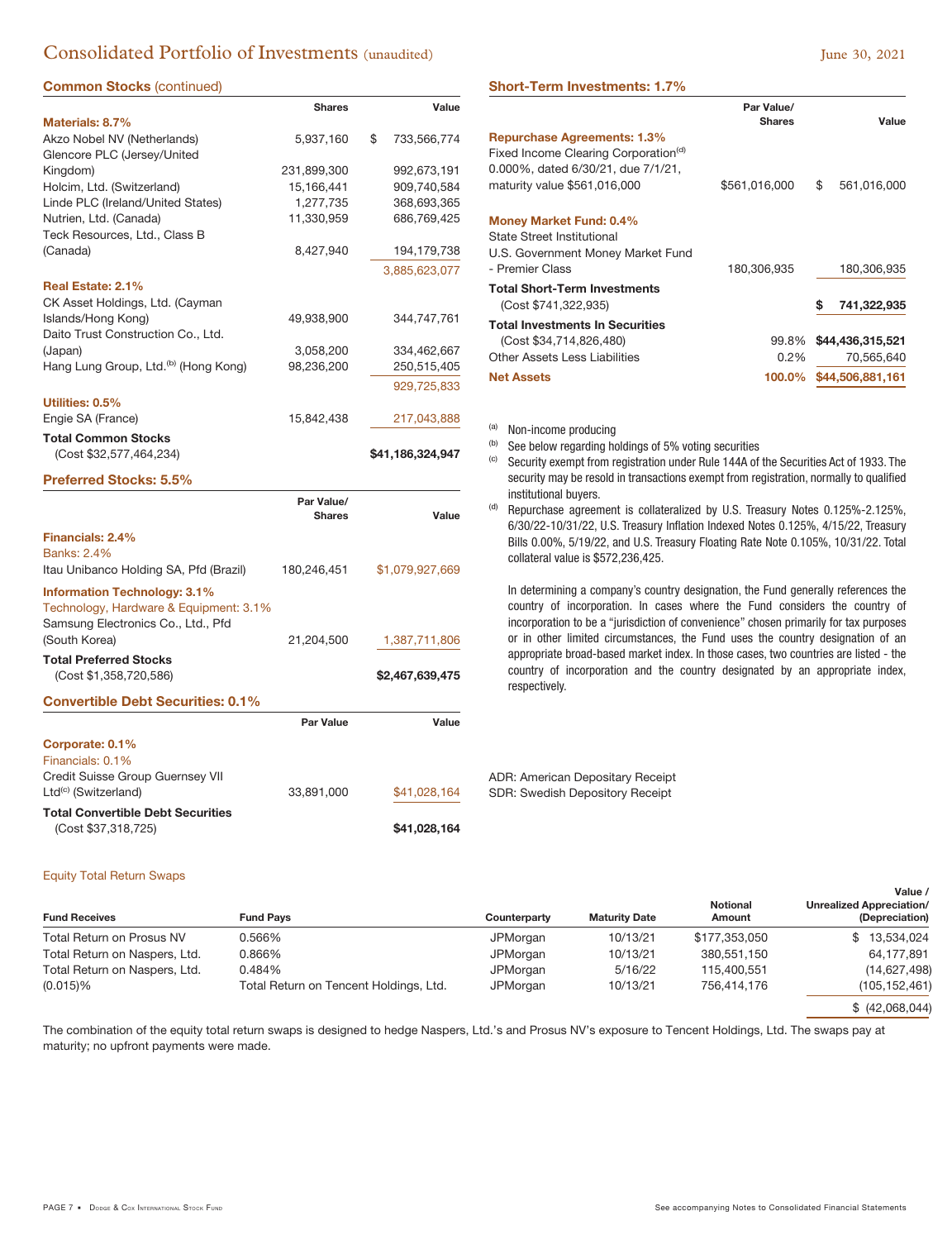Futures Contracts

| <b>Description</b>                              | Number of<br><b>Contracts</b> | <b>Expiration</b><br>Date | <b>Notional</b><br>Amount | Value /<br><b>Unrealized</b><br>Appreciation/<br>(Depreciation) |
|-------------------------------------------------|-------------------------------|---------------------------|---------------------------|-----------------------------------------------------------------|
| Euro Stoxx 50 Index- Long Position              | 8.700                         | 9/17/21                   | \$418,366,440             | \$ (8, 178, 589)                                                |
| Yen Denominated Nikkei 225 Index- Long Position | 2.146                         | 9/9/21                    | 277.823.889               | (1,308,009)                                                     |
|                                                 |                               |                           |                           | \$(9,486,598)                                                   |

#### Currency Forward Contracts

| Counterparty                      | <b>Settle Date</b> |                          | <b>Currency Purchased</b> |            | <b>Currency Sold</b>       | <b>Unrealized Appreciation</b><br>(Depreciation) |
|-----------------------------------|--------------------|--------------------------|---------------------------|------------|----------------------------|--------------------------------------------------|
| <b>CHF: Swiss Franc</b>           |                    |                          |                           |            |                            |                                                  |
| <b>Bank of America</b>            | 7/14/21            | <b>USD</b>               | 41,977,792                | <b>CHF</b> | 38,645,532                 | \$<br>196,543                                    |
| <b>Bank of America</b>            | 7/14/21            | <b>USD</b>               | 42,002,969                | <b>CHF</b> | 38,639,737                 | 227,985                                          |
| <b>Bank of America</b>            | 7/14/21            | <b>USD</b>               | 41,957,040                | <b>CHF</b> | 38,639,732                 | 182,061                                          |
| Citibank                          | 7/14/21            | <b>USD</b>               | 42,004,676                | <b>CHF</b> | 38,636,279                 | 233,430                                          |
| Citibank                          | 7/14/21            | <b>USD</b>               | 41,984,115                | <b>CHF</b> | 38,636,260                 | 212,890                                          |
| JPMorgan                          | 7/14/21            | <b>USD</b>               | 41,976,041                | <b>CHF</b> | 38,636,259                 | 204,817                                          |
| JPMorgan                          | 7/14/21            | <b>USD</b>               | 42,002,375                | <b>CHF</b> | 38,636,221                 | 231,192                                          |
| JPMorgan                          | 7/14/21            | <b>USD</b>               | 41,970,743                | <b>CHF</b> | 38,639,693                 | 195,806                                          |
| JPMorgan                          | 7/14/21            | <b>USD</b>               | 41,998,390                | <b>CHF</b> | 38,651,328                 | 210,874                                          |
| <b>State Street</b>               | 7/14/21            | <b>USD</b>               | 42,017,596                | <b>CHF</b> | 38,636,280                 | 246,349                                          |
| Citibank                          | 8/18/21            | <b>USD</b>               | 45,704,012                | <b>CHF</b> | 41,096,773                 | 1,232,434                                        |
| Citibank                          | 8/18/21            | <b>USD</b>               | 45,711,105                | <b>CHF</b> | 41,096,752                 | 1,239,550                                        |
| Citibank                          | 8/18/21            | <b>USD</b>               | 45,691,658                | <b>CHF</b> | 41,096,905                 | 1,219,938                                        |
| Citibank                          | 8/18/21            | <b>USD</b>               | 45,694,701                | <b>CHF</b> | 41,096,900                 | 1,222,986                                        |
| Citibank                          | 8/18/21            | <b>USD</b>               | 45,711,316                | <b>CHF</b> | 41,096,850                 | 1,239,655                                        |
| JPMorgan                          | 8/18/21            | <b>USD</b>               | 45,711,516                | <b>CHF</b> | 41,096,710                 | 1,240,007                                        |
| JPMorgan                          | 8/18/21            | <b>USD</b>               | 45,687,847                | <b>CHF</b> | 41,096,858                 | 1,216,177                                        |
| JPMorgan                          | 8/18/21            | <b>USD</b>               | 45,727,330                | <b>CHF</b> | 41,096,752                 | 1,255,775                                        |
| JPMorgan                          | 8/18/21            | <b>USD</b>               | 45,689,321                | <b>CHF</b> | 41,097,727                 | 1,216,711                                        |
| JPMorgan                          | 8/18/21            | <b>USD</b>               | 45,700,962                | <b>CHF</b> | 41,096,773                 | 1,229,385                                        |
| <b>Barclays</b>                   | 9/15/21            | <b>USD</b>               | 37,546,698                | <b>CHF</b> | 33,689,008                 | 1,064,586                                        |
| Citibank                          | 9/15/21            | <b>USD</b>               | 37,559,898                | <b>CHF</b> | 33,687,322                 | 1,079,611                                        |
| Citibank                          | 9/15/21            | <b>USD</b>               | 37,606,068                | <b>CHF</b> | 33,727,980                 | 1,081,752                                        |
| Citibank                          | 9/15/21            | <b>USD</b>               | 37,551,118                | <b>CHF</b> | 33,683,954                 | 1,074,479                                        |
| Morgan Stanley                    | 9/15/21            | <b>USD</b>               | 37,574,459                | <b>CHF</b> | 33,695,407                 | 1,085,417                                        |
| Morgan Stanley                    | 9/15/21            | <b>USD</b>               | 37,552,661                | <b>CHF</b> | 33,689,007                 | 1,070,550                                        |
| Morgan Stanley                    | 9/15/21            | <b>USD</b>               | 37,554,567                | <b>CHF</b> | 33,687,322                 | 1,074,280                                        |
| <b>CNH: Chinese Yuan Renminbi</b> |                    |                          |                           |            |                            |                                                  |
| <b>Bank of America</b>            | 7/21/21            | <b>USD</b>               | 54,196,173                | <b>CNH</b> | 352,844,184                | (295, 594)                                       |
| <b>Bank of America</b>            | 7/21/21            | <b>USD</b>               | 53,407,783                | <b>CNH</b> | 347,577,852                | (270, 674)                                       |
| JPMorgan                          | 7/21/21            | <b>USD</b>               | 54,204,499                | <b>CNH</b> | 352,844,183                | (287, 269)                                       |
| <b>UBS</b>                        | 8/18/21            | <b>USD</b>               | 95,065,641                | <b>CNH</b> | 630,000,000                | (2,041,754)                                      |
| <b>UBS</b>                        | 8/18/21            | <b>USD</b>               | 95,061,337                | <b>CNH</b> | 630,000,000                | (2,046,057)                                      |
| JPMorgan                          | 9/15/21            | <b>USD</b>               | 62,275,860                | <b>CNH</b> | 412,745,720                | (1,220,332)                                      |
| <b>UBS</b>                        | 9/15/21            | <b>USD</b>               | 62,276,800                | <b>CNH</b> | 412,745,720                | (1, 219, 392)                                    |
| Goldman Sachs                     | 10/27/21           | <b>USD</b>               | 40,654,396                | <b>CNH</b> | 290,000,000                | (3,825,726)                                      |
| Goldman Sachs                     | 10/27/21           | <b>USD</b>               | 83,742,032                | <b>CNH</b> | 592,500,000                | (7, 135, 458)                                    |
| <b>HSBC</b>                       | 10/27/21           | <b>CNH</b>               | 72,500,000                | <b>USD</b> | 10,029,050                 | 1,090,981                                        |
| JPMorgan                          | 10/27/21           | <b>USD</b>               | 112,914,167               | <b>CNH</b> | 782,856,500                | (7, 160, 153)                                    |
| <b>UBS</b>                        | 10/27/21           | <b>USD</b>               | 49,467,104                | <b>CNH</b> | 342,856,500                | (3, 120, 134)                                    |
| Citibank                          | 11/17/21           | <b>USD</b>               | 63,150,457                | <b>CNH</b> | 429,000,000                | (2,558,577)                                      |
| Citibank                          | 11/17/21           | <b>USD</b>               | 96,736,127                | <b>CNH</b> | 647,600,000                | (2,455,413)                                      |
| JPMorgan                          | 11/17/21           | <b>CNH</b>               | 365,000,000               | <b>USD</b> | 55,378,546                 | 527,741                                          |
| Morgan Stanley                    | 11/17/21           | <b>CNH</b>               | 365,000,000               | <b>USD</b> | 55,318,955                 | 587,332                                          |
| <b>State Street</b>               | 11/17/21           | <b>USD</b>               | 64,067,672                | <b>CNH</b> | 435,500,000                | (2,636,954)                                      |
| <b>State Street</b>               | 11/17/21           | <b>USD</b>               | 64,140,328                | <b>CNH</b> | 435,500,000                | (2,564,297)                                      |
| JPMorgan                          | 12/15/21           | <b>USD</b>               | 165,922,506               | <b>CNH</b> | 1,096,250,000              | (1,679,205)                                      |
| Morgan Stanley                    | 12/15/21           | <b>USD</b>               | 165,897,397               | <b>CNH</b> | 1,096,250,000              | (1,704,314)                                      |
| <b>HSBC</b>                       | 1/26/22            | <b>USD</b>               | 83,239,651                | <b>CNH</b> | 588,204,670                | (6,438,074)                                      |
| JPMorgan                          | 1/26/22            | <b>USD</b>               | 83,439,203                | <b>CNH</b> | 588,204,660                | (6, 238, 521)                                    |
| JPMorgan                          | 1/26/22            | <b>USD</b>               | 83,062,158                | <b>CNH</b> | 588,204,670                | (6,615,568)                                      |
| Goldman Sachs<br><b>HSBC</b>      | 3/16/22<br>3/16/22 | <b>CNH</b>               | 703,700,000               | <b>USD</b> | 105,950,194                | 982,690                                          |
| <b>HSBC</b>                       |                    | <b>USD</b><br><b>USD</b> | 90,432,266                | <b>CNH</b> | 600,000,000<br>600,000,000 | (742, 567)                                       |
|                                   | 3/16/22            |                          | 90,361,446                | <b>CNH</b> |                            | (813, 388)                                       |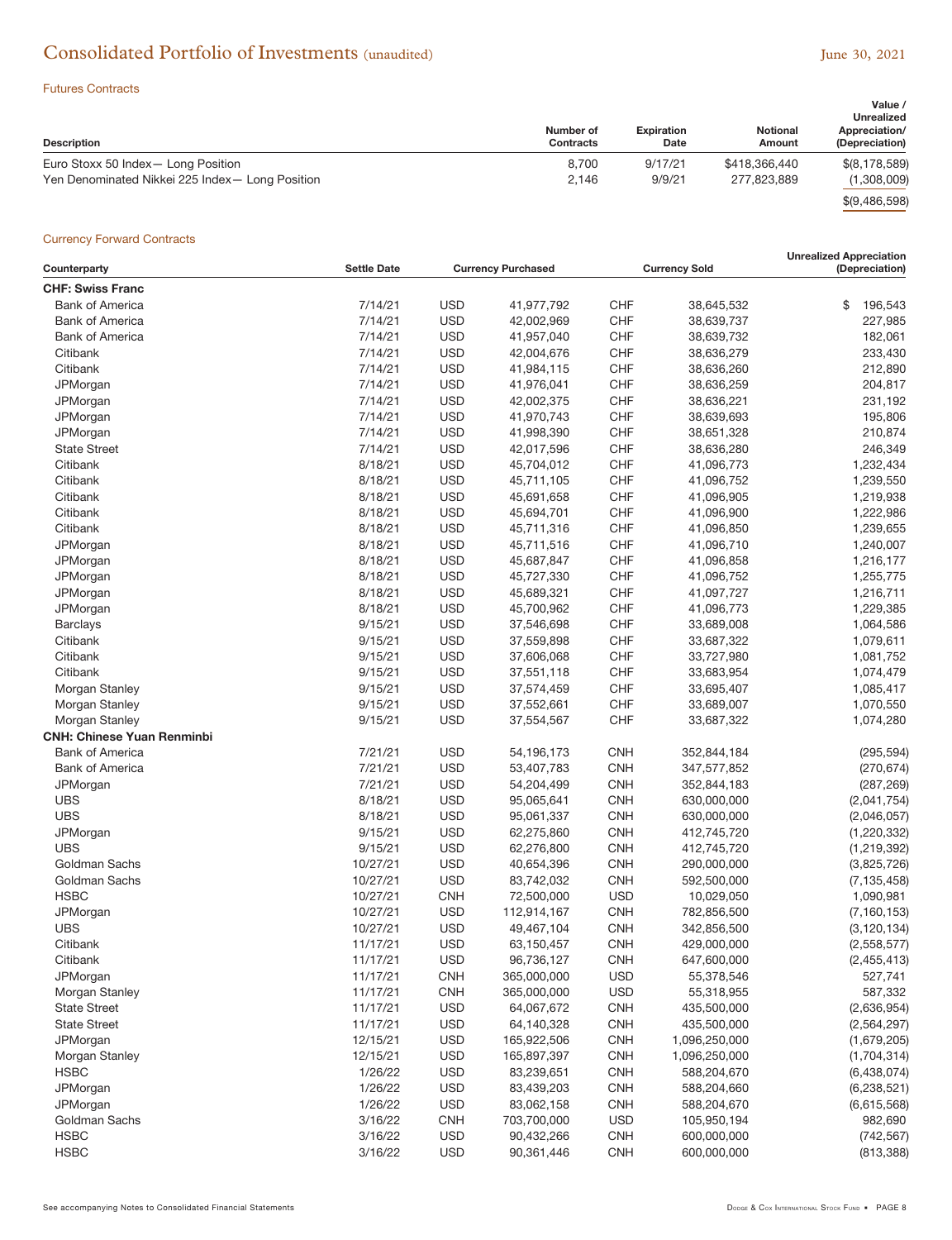| <b>Unrealized Appreciatio</b> |
|-------------------------------|

| Counterparty             | <b>Settle Date</b> |            | <b>Currency Purchased</b> |            | <b>Currency Sold</b> | <b>Unrealized Appreciation</b><br>(Depreciation) |
|--------------------------|--------------------|------------|---------------------------|------------|----------------------|--------------------------------------------------|
| <b>HSBC</b>              | 3/16/22            | <b>USD</b> | 108,634,426               | <b>CNH</b> | 721,300,000          | \$ (972, 919)                                    |
| Goldman Sachs            | 4/27/22            | <b>USD</b> | 24,906,715                | <b>CNH</b> | 173,325,830          | (1, 357, 820)                                    |
| <b>HSBC</b>              | 4/27/22            | <b>USD</b> | 59,399,651                | <b>CNH</b> | 425,450,000          | (5,069,947)                                      |
| <b>HSBC</b>              | 4/27/22            | <b>USD</b> | 58,496,755                | <b>CNH</b> | 419,100,000          | (5,010,610)                                      |
| <b>HSBC</b>              | 4/27/22            | <b>USD</b> | 59,354,074                | <b>CNH</b> | 425,450,000          | (5, 115, 524)                                    |
| <b>HSBC</b>              | 4/27/22            | <b>USD</b> | 66,646,344                | <b>CNH</b> | 464,025,170          | (3,668,654)                                      |
| JPMorgan                 | 4/27/22            | <b>CNH</b> | 400,000,000               | <b>USD</b> | 55,719,619           | 4,893,471                                        |
|                          |                    |            |                           |            |                      |                                                  |
| <b>HSBC</b>              | 6/22/22            | <b>USD</b> | 83,925,750                | <b>CNH</b> | 552,500,000          | 513,495                                          |
| <b>HSBC</b>              | 6/22/22            | <b>USD</b> | 83,924,476                | <b>CNH</b> | 552,500,000          | 512,220                                          |
| Goldman Sachs            | 7/27/22            | <b>USD</b> | 34,396,709                | <b>CNH</b> | 255,000,000          | (4,017,796)                                      |
| <b>UBS</b>               | 7/27/22            | <b>USD</b> | 34,396,709                | <b>CNH</b> | 255,000,000          | (4,017,796)                                      |
| <b>HSBC</b>              | 10/26/22           | <b>USD</b> | 40,321,463                | <b>CNH</b> | 291,000,000          | (3,280,939)                                      |
| <b>HSBC</b>              | 10/26/22           | <b>USD</b> | 40,338,231                | <b>CNH</b> | 291,000,000          | (3,264,171)                                      |
| <b>HSBC</b>              | 1/11/23            | <b>USD</b> | 93,360,996                | <b>CNH</b> | 675,000,000          | (7, 321, 271)                                    |
| <b>PEN: Peruvian Sol</b> |                    |            |                           |            |                      |                                                  |
| <b>Bank of America</b>   | 8/4/21             | <b>PEN</b> | 19,967,926                | <b>USD</b> | 5,209,341            | (9, 129)                                         |
| <b>Barclays</b>          | 8/4/21             | <b>USD</b> | 9,981,184                 | <b>PEN</b> | 37,788,762           | 139,922                                          |
| <b>Barclays</b>          | 8/4/21             | <b>USD</b> | 19,980,206                | <b>PEN</b> | 75,705,000           | 264,484                                          |
| <b>Barclays</b>          | 8/4/21             | <b>USD</b> | 9,986,952                 | <b>PEN</b> | 37,800,612           | 142,604                                          |
| Citibank                 | 8/4/21             | <b>PEN</b> | 17,208,105                | <b>USD</b> | 4,335,627            | 145,850                                          |
| Citibank                 | 8/4/21             | <b>PEN</b> | 17,209,675                | <b>USD</b> | 4,337,116            | 144,770                                          |
| Citibank                 | 8/4/21             | <b>PEN</b> | 17,183,692                | <b>USD</b> | 4,329,476            | 145,643                                          |
| Citibank                 | 8/4/21             | <b>PEN</b> | 17,220,464                | <b>USD</b> | 4,338,741            | 145,954                                          |
| Citibank                 | 8/4/21             | <b>PEN</b> |                           | <b>USD</b> |                      |                                                  |
|                          | 8/4/21             | <b>PEN</b> | 17,237,100                | <b>USD</b> | 4,337,469            | 151,559                                          |
| Citibank                 |                    |            | 17,250,366                |            | 4,339,169            | 153,314                                          |
| Citibank                 | 8/4/21             | <b>PEN</b> | 17,258,810                | <b>USD</b> | 4,340,201            | 154,481                                          |
| Citibank                 | 8/4/21             | <b>PEN</b> | 17,241,974                | <b>USD</b> | 4,337,604            | 152,694                                          |
| Citibank                 | 8/4/21             | <b>PEN</b> | 13,697,165                | <b>USD</b> | 3,560,017            | 7,112                                            |
| Citibank                 | 8/4/21             | <b>PEN</b> | 13,697,164                | <b>USD</b> | 3,562,331            | 4,797                                            |
| Goldman Sachs            | 8/4/21             | <b>PEN</b> | 82,768,353                | <b>USD</b> | 20,822,227           | 732,991                                          |
| Goldman Sachs            | 8/4/21             | <b>PEN</b> | 17,256,807                | <b>USD</b> | 4,340,134            | 154,026                                          |
| Goldman Sachs            | 8/4/21             | <b>PEN</b> | 20,018,958                | <b>USD</b> | 5,202,973            | 10,530                                           |
| Morgan Stanley           | 8/4/21             | <b>USD</b> | 20,039,943                | <b>PEN</b> | 75,771,023           | 307,027                                          |
| Morgan Stanley           | 8/4/21             | <b>USD</b> | 8,773,253                 | <b>PEN</b> | 33,426,093           | 68,153                                           |
| Morgan Stanley           | 8/4/21             | <b>USD</b> | 5,861,876                 | <b>PEN</b> | 22,363,057           | 37,904                                           |
| Morgan Stanley           | 8/4/21             | <b>USD</b> | 5,862,370                 | <b>PEN</b> | 22,362,012           | 38,671                                           |
| <b>Bank of America</b>   | 8/11/21            | <b>PEN</b> | 6,177,954                 | <b>USD</b> | 1,609,639            | (474)                                            |
| <b>Barclays</b>          | 8/11/21            | <b>USD</b> | 6,256,055                 | <b>PEN</b> | 23,979,460           | 10,153                                           |
| <b>Barclays</b>          | 8/11/21            | <b>USD</b> | 6,261,313                 | <b>PEN</b> | 23,980,827           | 15,054                                           |
| Citibank                 | 8/11/21            | <b>PEN</b> | 5,329,800                 | <b>USD</b> | 1,344,212            | 44,035                                           |
| Citibank                 | 8/11/21            | <b>PEN</b> | 5,317,117                 | <b>USD</b> | 1,339,324            | 45,619                                           |
| Citibank                 | 8/11/21            | <b>PEN</b> | 5,327,543                 | <b>USD</b> | 1,340,094            | 47,565                                           |
| Citibank                 | 8/11/21            | <b>PEN</b> | 5,325,544                 | <b>USD</b> | 1,339,760            | 47,379                                           |
| Citibank                 | 8/11/21            | <b>PEN</b> | 6,743,934                 | <b>USD</b> | 1,753,721            | 2,864                                            |
|                          |                    |            |                           |            |                      |                                                  |
| Goldman Sachs            | 8/11/21            | <b>USD</b> | 6,258,023                 | <b>PEN</b> | 23,952,583           | 19,121                                           |
| Goldman Sachs            | 8/11/21            | <b>USD</b> | 9,384,777                 | <b>PEN</b> | 35,914,604           | 30,142                                           |
| Goldman Sachs            | 8/11/21            | <b>USD</b> | 12,517,571                | <b>PEN</b> | 47,898,487           | 41,507                                           |
| Goldman Sachs            | 8/11/21            | <b>USD</b> | 6,257,945                 | <b>PEN</b> | 23,958,544           | 17,491                                           |
| Goldman Sachs            | 8/11/21            | <b>PEN</b> | 12,778,108                | <b>USD</b> | 3,215,023            | 113,276                                          |
| Morgan Stanley           | 8/11/21            | <b>USD</b> | 6,256,871                 | <b>PEN</b> | 23,979,460           | 10,969                                           |
| Morgan Stanley           | 8/11/21            | <b>USD</b> | 6,259,399                 | <b>PEN</b> | 23,998,534           | 8,528                                            |
| Goldman Sachs            | 8/18/21            | <b>USD</b> | 6,258,779                 | <b>PEN</b> | 23,908,534           | 30,379                                           |
| Goldman Sachs            | 8/18/21            | <b>USD</b> | 6,259,746                 | <b>PEN</b> | 23,914,735           | 29,732                                           |
| Goldman Sachs            | 8/18/21            | <b>USD</b> | 6,265,379                 | <b>PEN</b> | 23,914,951           | 35,308                                           |
| Goldman Sachs            | 8/18/21            | <b>USD</b> | 10,017,014                | <b>PEN</b> | 38,198,382           | 65,975                                           |
| Goldman Sachs            | 8/18/21            | <b>USD</b> | 6,261,583                 | <b>PEN</b> | 23,916,115           | 31,209                                           |
| Goldman Sachs            | 8/18/21            | <b>PEN</b> | 19,750,000                | <b>USD</b> | 5,038,265            | 106,796                                          |
| Morgan Stanley           | 8/18/21            | <b>USD</b> | 6,291,425                 | <b>PEN</b> | 23,993,608           | 40,863                                           |
| Morgan Stanley           | 8/18/21            | <b>USD</b> | 6,261,596                 | <b>PEN</b> | 23,900,511           | 35,287                                           |
| Morgan Stanley           | 8/18/21            | <b>USD</b> | 6,258,802                 | <b>PEN</b> | 23,886,719           | 36,086                                           |
| Morgan Stanley           | 8/18/21            | <b>PEN</b> | 19,750,000                | <b>USD</b> | 5,083,655            | 61,407                                           |
| Goldman Sachs            | 8/25/21            | <b>USD</b> |                           | <b>PEN</b> | 50,175,244           | 213,013                                          |
|                          |                    |            | 13,286,176                |            |                      |                                                  |
| Goldman Sachs            | 8/25/21            | <b>USD</b> | 4,427,099                 | <b>PEN</b> | 16,725,137           | 69,363                                           |
| Goldman Sachs            | 8/25/21            | <b>USD</b> | 6,644,824                 | <b>PEN</b> | 25,087,534           | 108,266                                          |
| Goldman Sachs            | 8/25/21            | <b>USD</b> | 15,714,934                | <b>PEN</b> | 59,732,466           | 151,636                                          |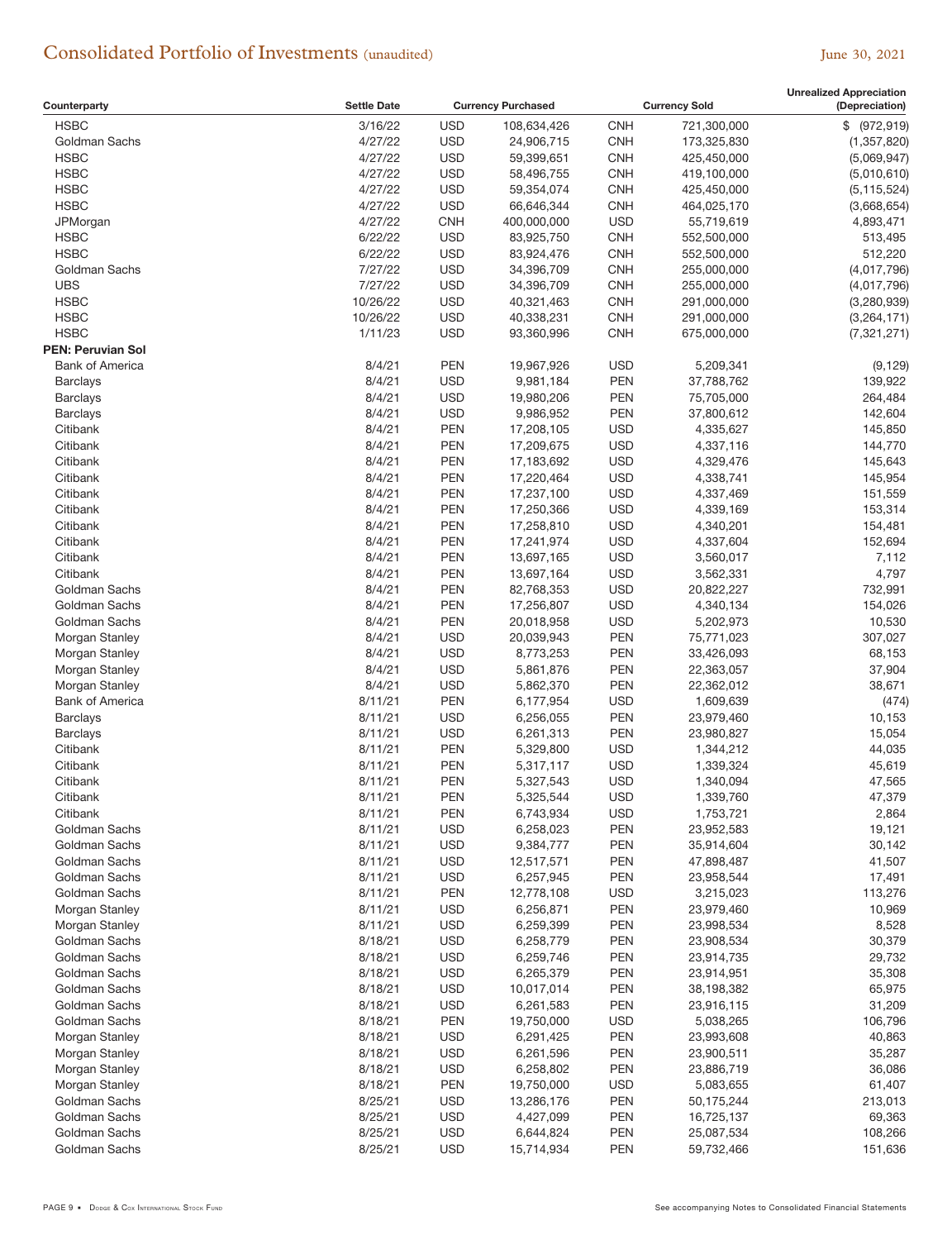|  | <b>Jnrealized Appreciation</b> |
|--|--------------------------------|
|--|--------------------------------|

| Counterparty                                      | <b>Settle Date</b> |            | <b>Currency Purchased</b> |            | <b>Currency Sold</b> | <b>Unrealized Appreciation</b><br>(Depreciation) |
|---------------------------------------------------|--------------------|------------|---------------------------|------------|----------------------|--------------------------------------------------|
| Goldman Sachs                                     | 8/25/21            | <b>USD</b> | 5,015,679                 | <b>PEN</b> | 19,064,597           | \$<br>48,397                                     |
| Goldman Sachs                                     | 8/25/21            | <b>USD</b> | 5,654,982                 | <b>PEN</b> | 21,494,587           | 54,566                                           |
| Goldman Sachs                                     | 8/25/21            | <b>USD</b> | 3,770,691                 | <b>PEN</b> | 14,309,774           | 42,279                                           |
| Goldman Sachs                                     | 8/25/21            | <b>USD</b> | 6,186,366                 | <b>PEN</b> | 23,406,115           | 87,901                                           |
| Goldman Sachs                                     | 8/25/21            | <b>USD</b> | 6,226,034                 | <b>PEN</b> | 23,590,444           | 79,542                                           |
| Goldman Sachs                                     | 8/25/21            | <b>PEN</b> | 13,208,006                | <b>USD</b> | 3,397,995            | 43,352                                           |
| Goldman Sachs                                     | 8/25/21            | <b>PEN</b> | 13,213,555                | <b>USD</b> | 3,407,312            | 35,481                                           |
| Goldman Sachs                                     | 8/25/21            | <b>PEN</b> | 26,281,401                | <b>USD</b> | 6,789,305            | 58,316                                           |
| <b>Goldman Sachs</b>                              | 8/25/21            | <b>PEN</b> | 13,170,171                | <b>USD</b> | 3,396,125            | 35,364                                           |
| Goldman Sachs                                     | 8/25/21            | <b>PEN</b> | 13,205,627                | <b>USD</b> | 3,412,307            | 28,420                                           |
| Goldman Sachs                                     | 8/25/21            | <b>PEN</b> | 13,217,240                | <b>USD</b> | 3,400,370            | 43,382                                           |
| Goldman Sachs                                     | 8/25/21            | <b>PEN</b> | 13,176,999                | <b>USD</b> | 3,404,909            | 28,359                                           |
| Goldman Sachs                                     | 8/25/21            | <b>PEN</b> | 13,258,802                | <b>USD</b> | 3,411,941            | 42,641                                           |
| Goldman Sachs                                     | 8/25/21            | <b>PEN</b> | 13,245,346                | <b>USD</b> | 3,404,973            | 46,103                                           |
| Goldman Sachs                                     | 8/25/21            | <b>PEN</b> | 13,260,791                | <b>USD</b> | 3,421,257            | 33,843                                           |
| Goldman Sachs                                     | 8/25/21            | <b>PEN</b> | 26,600,055                | <b>USD</b> | 6,785,728            | 144,918                                          |
| Goldman Sachs                                     | 8/25/21            | <b>PEN</b> | 13,166,809                | <b>USD</b> | 3,358,880            | 71,733                                           |
| Morgan Stanley                                    | 8/25/21            | <b>USD</b> | 6,325,979                 | <b>PEN</b> | 23,893,221           | 100,598                                          |
| Morgan Stanley                                    | 8/25/21            | <b>PEN</b> | 13,184,516                | <b>USD</b> | 3,402,456            | 32,771                                           |
| Morgan Stanley                                    | 8/25/21            | <b>PEN</b> | 26,379,461                | <b>USD</b> | 6,803,214            | 69,957                                           |
| Morgan Stanley                                    | 8/25/21            | <b>PEN</b> | 13,174,531                | <b>USD</b> | 3,397,687            | 34,938                                           |
| Morgan Stanley                                    | 8/25/21            | <b>PEN</b> | 13,224,567                | <b>USD</b> | 3,419,852            | 25,810                                           |
| Morgan Stanley                                    | 8/25/21            | <b>PEN</b> | 26,511,242                | <b>USD</b> | 6,815,229            | 92,277                                           |
| Goldman Sachs                                     | 9/15/21            | <b>USD</b> | 3,500,776                 | <b>PEN</b> | 13,126,508           | 80,325                                           |
| Goldman Sachs                                     | 9/15/21            | <b>USD</b> | 5,869,056                 | <b>PEN</b> | 22,119,886           | 105,149                                          |
| Goldman Sachs                                     | 9/15/21            | <b>PEN</b> | 11,754,673                | <b>USD</b> | 3,029,945            | 33,038                                           |
| Morgan Stanley                                    | 9/15/21            | <b>PEN</b> | 11,754,672                | <b>USD</b> | 3,014,018            | 48,965                                           |
| Morgan Stanley                                    | 9/15/21            | <b>PEN</b> | 11,737,049                | <b>USD</b> | 3,009,500            | 48,891                                           |
| Unrealized gain on currency forward contracts     |                    |            |                           |            |                      | 37,261,995                                       |
| Unrealized loss on currency forward contracts     |                    |            |                           |            |                      | (106, 176, 471)                                  |
| Net unrealized loss on currency forward contracts |                    |            |                           |            |                      | \$ (68,914,476)                                  |
|                                                   |                    |            |                           |            |                      |                                                  |

The listed counterparty may be the parent company or one of its subsidiaries.

#### **Holdings of 5% Voting Securities**

Each of the companies listed below was considered to be an affiliate of the Fund because the Fund owned 5% or more of the company's voting securities during all or part of the six months ended June 30, 2021. Further detail on these holdings and related activity during the period appear below.

|                                                                     | Value at                   |                  |                   | <b>Realized</b>                 | Net Change in<br><b>Unrealized</b><br>Appreciation/ | Value at                     | <b>Dividend</b><br>Income<br>(net of foreign |
|---------------------------------------------------------------------|----------------------------|------------------|-------------------|---------------------------------|-----------------------------------------------------|------------------------------|----------------------------------------------|
|                                                                     | <b>Beginning of Period</b> | <b>Additions</b> | <b>Reductions</b> | Gain (Loss)                     | <b>Depreciation</b>                                 | <b>End of Period</b>         | taxes, if any)                               |
| <b>Common Stocks 2.0%</b><br><b>Communication Services 0.1%</b>     |                            |                  |                   |                                 |                                                     |                              |                                              |
| Television Broadcasts, Ltd. <sup>(a)</sup>                          | \$40,201,079               | $s-$             | \$(569,597)       | \$(2,996,136)                   | \$24,309                                            | \$36,659,655                 | $s-$                                         |
| Energy 1.0%                                                         |                            |                  |                   |                                 |                                                     |                              |                                              |
| Ovintiv, Inc.                                                       | 339,176,365                |                  | (215, 025, 464)   | 8,388,177                       | 314,178,327                                         | 446,717,405                  | 3,238,036                                    |
| Industrials 0.0%<br>Smiths Group PLC                                | 427,644,661                |                  | (42,766,244)      | 4,399,309                       | 20,201,694                                          | $-$ <sup>(b)</sup>           | 2,990,715                                    |
| <b>Information Technology 0.3%</b><br>Micro Focus International PLC | 109,094,160                |                  |                   |                                 | 33,726,246                                          | 142,820,406                  | 2,979,410                                    |
| Real Estate 0.6%<br>Hang Lung Group, Ltd.                           | 255,190,021                |                  | (11,046,690)      | (12, 453, 440)<br>\$(2,662,090) | 18,825,514<br>\$386,956,090                         | 250,515,405<br>\$876,712,871 | 8,021,206<br>\$17,229,367                    |

(a) Non-income producing

(b) Company was not an affiliate at period end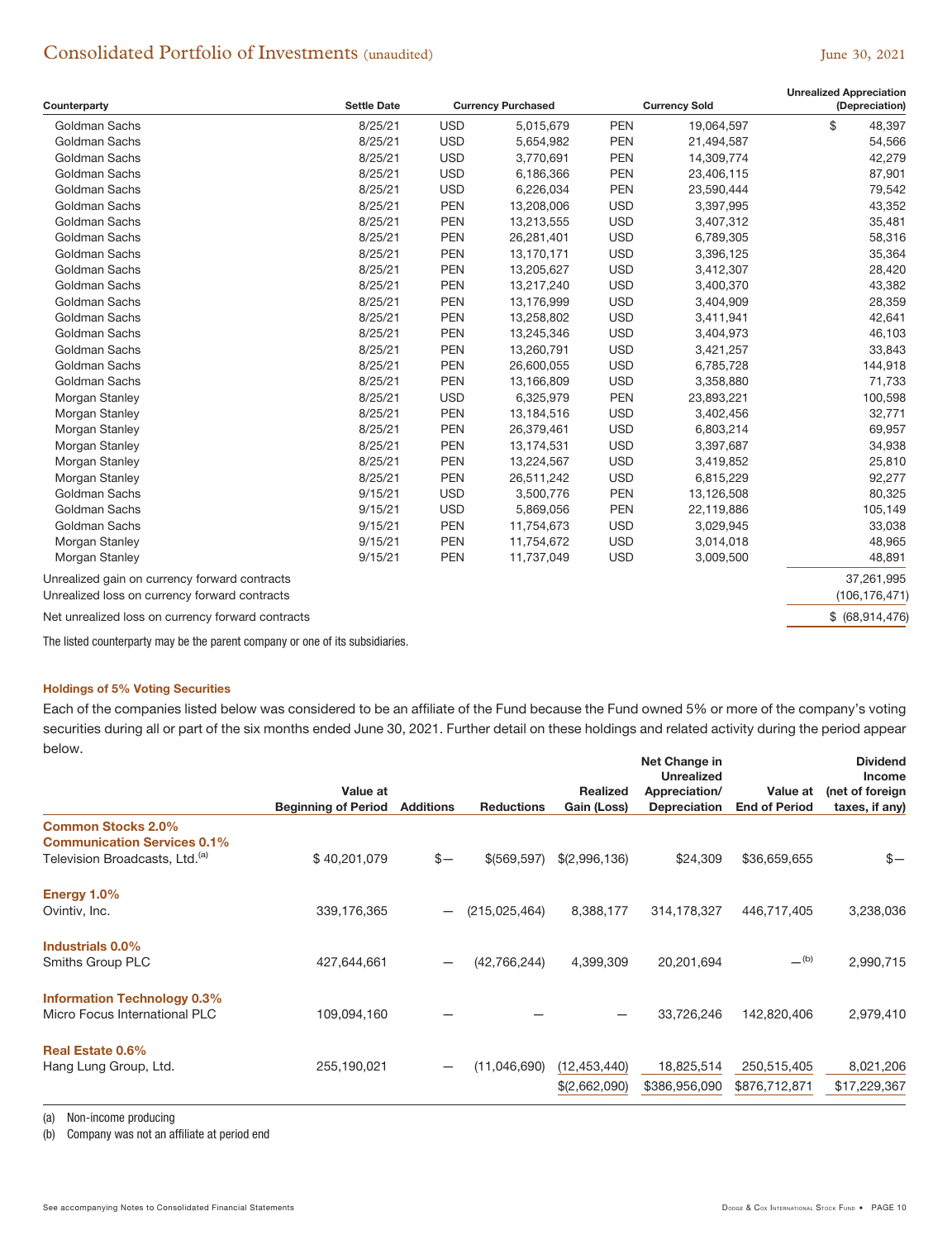## Consolidated Statement of Assets and Liabilities (unaudited)

|                                                             | June 30, 2021    |
|-------------------------------------------------------------|------------------|
| <b>Assets:</b>                                              |                  |
| Investments in securities, at value                         |                  |
| Unaffiliated issuers (cost \$32,986,618,204)                | \$43,559,602,650 |
| Affiliated issuers (cost \$1,728,208,276)                   | 876,712,871      |
|                                                             | 44,436,315,521   |
| Unrealized appreciation on swaps                            | 77,711,915       |
| Unrealized appreciation on currency forward contracts       | 37,261,995       |
| Cash pledged as collateral for over-the-counter derivatives | 126,439,999      |
| Cash                                                        | 100              |
| Cash denominated in foreign currency (cost \$24,968,443)    | 24,883,406       |
| Deposits with broker for futures contracts                  | 46,139,883       |
| Receivable for variation margin for futures contracts       | 6,793,765        |
| Receivable for investments sold                             | 82,817,368       |
| Receivable for Fund shares sold                             | 15,168,653       |
| Dividends and interest receivable                           | 105,692,966      |
| Prepaid expenses and other assets                           | 111,094          |
|                                                             | 44,959,336,665   |
| <b>Liabilities:</b>                                         |                  |
| Unrealized depreciation on swaps                            | 119,779,959      |
| Unrealized depreciation on currency forward contracts       | 106,176,471      |
| Cash received as collateral for over-the-counter            |                  |
| derivatives                                                 | 8,520,000        |
| Payable for investments purchased                           | 36,967,922       |
| Payable for Fund shares redeemed                            | 35,126,871       |
| Deferred foreign capital gains tax                          | 120,205,234      |
| Management fees payable                                     | 22,593,855       |
| Accrued expenses                                            | 3,085,192        |
|                                                             | 452,455,504      |
| <b>Net Assets</b>                                           | \$44,506,881,161 |
| <b>Net Assets Consist of:</b>                               |                  |
| Paid in capital                                             | \$39,040,693,117 |
| Distributable earnings                                      | 5,466,188,044    |
|                                                             | \$44,506,881,161 |
| Fund shares outstanding (par value \$0.01 each, unlimited   |                  |
| shares authorized)                                          | 908,185,777      |
| Net asset value per share                                   | \$<br>49.01      |

## Consolidated Statement of Operations (unaudited)

| <b>Investment Income:</b><br>Dividends (net of foreign taxes of \$73,826,700)<br>Unaffiliated issuers<br>\$<br>798,456,199<br>Affiliated issuers<br>17,229,367<br>Interest<br>1,798,220<br>817,483,786<br><b>Expenses:</b><br>Management fees<br>129,826,772<br>Custody and fund accounting fees<br>2,136,498<br>Transfer agent fees<br>2,491,359<br>Professional services<br>284,236<br>Shareholder reports<br>748,787<br><b>Registration fees</b><br>198,367<br><b>Trustees fees</b><br>202,393<br>Miscellaneous<br>435,603<br>136,324,015<br>Net Investment Income<br>681,159,771<br><b>Realized and Unrealized Gain (Loss):</b><br>Net realized gain (loss)<br>Investments in securities of unaffiliated issuers (net of<br>foreign capital gains taxes of \$7,420,627)<br>518,495,617<br>Investments in securities of affiliated issuers<br>(2,662,090)<br><b>Futures contracts</b><br>120,285,993<br>1,037,063<br>Swaps<br>(73, 703, 709)<br>Currency forward contracts<br>Foreign currency transactions<br>4,546,179<br>Net change in unrealized appreciation/depreciation<br>Investments in securities of unaffiliated issuers (net of<br>change in deferred foreign capital gains tax of<br>\$33,462,164)<br>3,276,720,199<br>Investments in securities of affiliated issuers<br>386,956,090<br><b>Futures contracts</b><br>(26, 536, 080)<br>(68, 500, 598)<br>Swaps<br>Currency forward contracts<br>101,852,692<br>Foreign currency translation<br>(6,521,212)<br>Net realized and unrealized gain<br>4,231,970,144 |  | <b>Six Months Ended</b><br>June 30, 2021 |
|---------------------------------------------------------------------------------------------------------------------------------------------------------------------------------------------------------------------------------------------------------------------------------------------------------------------------------------------------------------------------------------------------------------------------------------------------------------------------------------------------------------------------------------------------------------------------------------------------------------------------------------------------------------------------------------------------------------------------------------------------------------------------------------------------------------------------------------------------------------------------------------------------------------------------------------------------------------------------------------------------------------------------------------------------------------------------------------------------------------------------------------------------------------------------------------------------------------------------------------------------------------------------------------------------------------------------------------------------------------------------------------------------------------------------------------------------------------------------------------------------------------------------------|--|------------------------------------------|
|                                                                                                                                                                                                                                                                                                                                                                                                                                                                                                                                                                                                                                                                                                                                                                                                                                                                                                                                                                                                                                                                                                                                                                                                                                                                                                                                                                                                                                                                                                                                 |  |                                          |
|                                                                                                                                                                                                                                                                                                                                                                                                                                                                                                                                                                                                                                                                                                                                                                                                                                                                                                                                                                                                                                                                                                                                                                                                                                                                                                                                                                                                                                                                                                                                 |  |                                          |
|                                                                                                                                                                                                                                                                                                                                                                                                                                                                                                                                                                                                                                                                                                                                                                                                                                                                                                                                                                                                                                                                                                                                                                                                                                                                                                                                                                                                                                                                                                                                 |  |                                          |
|                                                                                                                                                                                                                                                                                                                                                                                                                                                                                                                                                                                                                                                                                                                                                                                                                                                                                                                                                                                                                                                                                                                                                                                                                                                                                                                                                                                                                                                                                                                                 |  |                                          |
|                                                                                                                                                                                                                                                                                                                                                                                                                                                                                                                                                                                                                                                                                                                                                                                                                                                                                                                                                                                                                                                                                                                                                                                                                                                                                                                                                                                                                                                                                                                                 |  |                                          |
|                                                                                                                                                                                                                                                                                                                                                                                                                                                                                                                                                                                                                                                                                                                                                                                                                                                                                                                                                                                                                                                                                                                                                                                                                                                                                                                                                                                                                                                                                                                                 |  |                                          |
|                                                                                                                                                                                                                                                                                                                                                                                                                                                                                                                                                                                                                                                                                                                                                                                                                                                                                                                                                                                                                                                                                                                                                                                                                                                                                                                                                                                                                                                                                                                                 |  |                                          |
|                                                                                                                                                                                                                                                                                                                                                                                                                                                                                                                                                                                                                                                                                                                                                                                                                                                                                                                                                                                                                                                                                                                                                                                                                                                                                                                                                                                                                                                                                                                                 |  |                                          |
|                                                                                                                                                                                                                                                                                                                                                                                                                                                                                                                                                                                                                                                                                                                                                                                                                                                                                                                                                                                                                                                                                                                                                                                                                                                                                                                                                                                                                                                                                                                                 |  |                                          |
|                                                                                                                                                                                                                                                                                                                                                                                                                                                                                                                                                                                                                                                                                                                                                                                                                                                                                                                                                                                                                                                                                                                                                                                                                                                                                                                                                                                                                                                                                                                                 |  |                                          |
|                                                                                                                                                                                                                                                                                                                                                                                                                                                                                                                                                                                                                                                                                                                                                                                                                                                                                                                                                                                                                                                                                                                                                                                                                                                                                                                                                                                                                                                                                                                                 |  |                                          |
|                                                                                                                                                                                                                                                                                                                                                                                                                                                                                                                                                                                                                                                                                                                                                                                                                                                                                                                                                                                                                                                                                                                                                                                                                                                                                                                                                                                                                                                                                                                                 |  |                                          |
|                                                                                                                                                                                                                                                                                                                                                                                                                                                                                                                                                                                                                                                                                                                                                                                                                                                                                                                                                                                                                                                                                                                                                                                                                                                                                                                                                                                                                                                                                                                                 |  |                                          |
|                                                                                                                                                                                                                                                                                                                                                                                                                                                                                                                                                                                                                                                                                                                                                                                                                                                                                                                                                                                                                                                                                                                                                                                                                                                                                                                                                                                                                                                                                                                                 |  |                                          |
|                                                                                                                                                                                                                                                                                                                                                                                                                                                                                                                                                                                                                                                                                                                                                                                                                                                                                                                                                                                                                                                                                                                                                                                                                                                                                                                                                                                                                                                                                                                                 |  |                                          |
|                                                                                                                                                                                                                                                                                                                                                                                                                                                                                                                                                                                                                                                                                                                                                                                                                                                                                                                                                                                                                                                                                                                                                                                                                                                                                                                                                                                                                                                                                                                                 |  |                                          |
|                                                                                                                                                                                                                                                                                                                                                                                                                                                                                                                                                                                                                                                                                                                                                                                                                                                                                                                                                                                                                                                                                                                                                                                                                                                                                                                                                                                                                                                                                                                                 |  |                                          |
|                                                                                                                                                                                                                                                                                                                                                                                                                                                                                                                                                                                                                                                                                                                                                                                                                                                                                                                                                                                                                                                                                                                                                                                                                                                                                                                                                                                                                                                                                                                                 |  |                                          |
|                                                                                                                                                                                                                                                                                                                                                                                                                                                                                                                                                                                                                                                                                                                                                                                                                                                                                                                                                                                                                                                                                                                                                                                                                                                                                                                                                                                                                                                                                                                                 |  |                                          |
|                                                                                                                                                                                                                                                                                                                                                                                                                                                                                                                                                                                                                                                                                                                                                                                                                                                                                                                                                                                                                                                                                                                                                                                                                                                                                                                                                                                                                                                                                                                                 |  |                                          |
|                                                                                                                                                                                                                                                                                                                                                                                                                                                                                                                                                                                                                                                                                                                                                                                                                                                                                                                                                                                                                                                                                                                                                                                                                                                                                                                                                                                                                                                                                                                                 |  |                                          |
|                                                                                                                                                                                                                                                                                                                                                                                                                                                                                                                                                                                                                                                                                                                                                                                                                                                                                                                                                                                                                                                                                                                                                                                                                                                                                                                                                                                                                                                                                                                                 |  |                                          |
|                                                                                                                                                                                                                                                                                                                                                                                                                                                                                                                                                                                                                                                                                                                                                                                                                                                                                                                                                                                                                                                                                                                                                                                                                                                                                                                                                                                                                                                                                                                                 |  |                                          |
|                                                                                                                                                                                                                                                                                                                                                                                                                                                                                                                                                                                                                                                                                                                                                                                                                                                                                                                                                                                                                                                                                                                                                                                                                                                                                                                                                                                                                                                                                                                                 |  |                                          |
|                                                                                                                                                                                                                                                                                                                                                                                                                                                                                                                                                                                                                                                                                                                                                                                                                                                                                                                                                                                                                                                                                                                                                                                                                                                                                                                                                                                                                                                                                                                                 |  |                                          |
|                                                                                                                                                                                                                                                                                                                                                                                                                                                                                                                                                                                                                                                                                                                                                                                                                                                                                                                                                                                                                                                                                                                                                                                                                                                                                                                                                                                                                                                                                                                                 |  |                                          |
|                                                                                                                                                                                                                                                                                                                                                                                                                                                                                                                                                                                                                                                                                                                                                                                                                                                                                                                                                                                                                                                                                                                                                                                                                                                                                                                                                                                                                                                                                                                                 |  |                                          |
|                                                                                                                                                                                                                                                                                                                                                                                                                                                                                                                                                                                                                                                                                                                                                                                                                                                                                                                                                                                                                                                                                                                                                                                                                                                                                                                                                                                                                                                                                                                                 |  |                                          |
|                                                                                                                                                                                                                                                                                                                                                                                                                                                                                                                                                                                                                                                                                                                                                                                                                                                                                                                                                                                                                                                                                                                                                                                                                                                                                                                                                                                                                                                                                                                                 |  |                                          |
|                                                                                                                                                                                                                                                                                                                                                                                                                                                                                                                                                                                                                                                                                                                                                                                                                                                                                                                                                                                                                                                                                                                                                                                                                                                                                                                                                                                                                                                                                                                                 |  |                                          |
|                                                                                                                                                                                                                                                                                                                                                                                                                                                                                                                                                                                                                                                                                                                                                                                                                                                                                                                                                                                                                                                                                                                                                                                                                                                                                                                                                                                                                                                                                                                                 |  |                                          |
|                                                                                                                                                                                                                                                                                                                                                                                                                                                                                                                                                                                                                                                                                                                                                                                                                                                                                                                                                                                                                                                                                                                                                                                                                                                                                                                                                                                                                                                                                                                                 |  |                                          |
|                                                                                                                                                                                                                                                                                                                                                                                                                                                                                                                                                                                                                                                                                                                                                                                                                                                                                                                                                                                                                                                                                                                                                                                                                                                                                                                                                                                                                                                                                                                                 |  |                                          |
|                                                                                                                                                                                                                                                                                                                                                                                                                                                                                                                                                                                                                                                                                                                                                                                                                                                                                                                                                                                                                                                                                                                                                                                                                                                                                                                                                                                                                                                                                                                                 |  |                                          |
|                                                                                                                                                                                                                                                                                                                                                                                                                                                                                                                                                                                                                                                                                                                                                                                                                                                                                                                                                                                                                                                                                                                                                                                                                                                                                                                                                                                                                                                                                                                                 |  |                                          |
| <b>Net Change in Net Assets From Operations</b><br>\$4,913,129,915                                                                                                                                                                                                                                                                                                                                                                                                                                                                                                                                                                                                                                                                                                                                                                                                                                                                                                                                                                                                                                                                                                                                                                                                                                                                                                                                                                                                                                                              |  |                                          |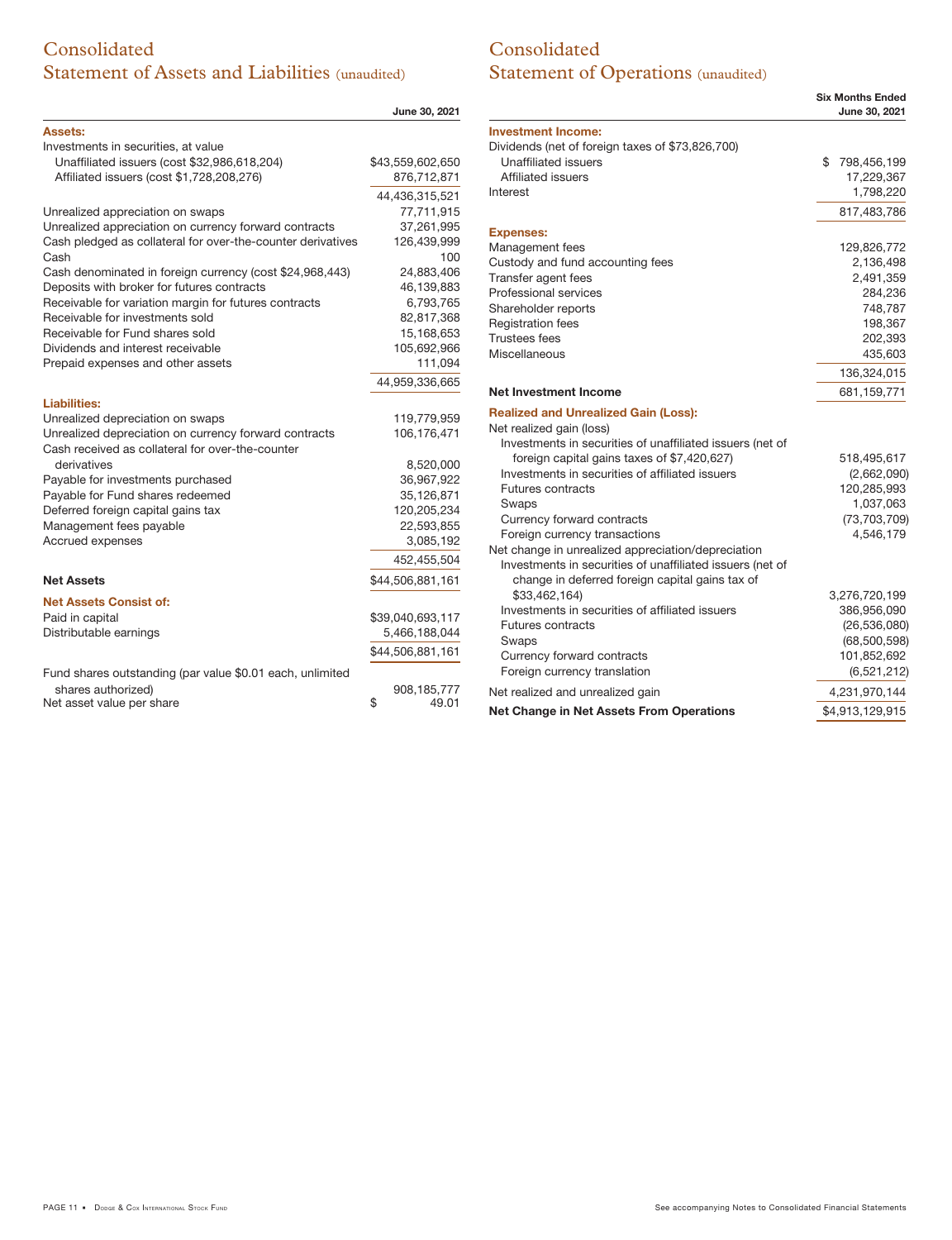## Consolidated Statement of Changes in Net Assets (unaudited)

|                                                              | <b>Six Months Ended</b><br>June 30, 2021 | <b>Year Ended</b><br>December 31, 2020 |
|--------------------------------------------------------------|------------------------------------------|----------------------------------------|
| <b>Operations:</b>                                           |                                          |                                        |
| Net investment income                                        | \$<br>681,159,771                        | \$<br>934.997.155                      |
| Net realized gain (loss)<br>Net change in unrealized         | 567,999,053                              | (2,990,862,323)                        |
| appreciation/depreciation                                    | 3,663,971,091                            | 1,434,585,094                          |
|                                                              | 4,913,129,915                            | (621, 280, 074)                        |
| <b>Distributions to Shareholders:</b><br>Total distributions |                                          | (754, 226, 207)                        |
| <b>Fund Share Transactions:</b>                              |                                          |                                        |
| Proceeds from sale of shares                                 | 3,705,286,661                            | 6,456,451,182                          |
| Reinvestment of distributions                                |                                          | 672,621,578                            |
| Cost of shares redeemed                                      | (4,900,182,759)                          | (15, 192, 871, 371)                    |
| Net change from Fund share                                   |                                          |                                        |
| transactions                                                 | (1, 194, 896, 098)                       | (8,063,798,611)                        |
| Total change in net assets                                   | 3,718,233,817                            | (9,439,304,892)                        |
| <b>Net Assets:</b>                                           |                                          |                                        |
| Beginning of period                                          | 40,788,647,344                           | 50,227,952,236                         |
| End of period                                                | \$44,506,881,161                         | \$40,788,647,344                       |
| <b>Share Information:</b>                                    |                                          |                                        |
| Shares sold                                                  | 77,999,230                               | 185,569,340                            |
| Distributions reinvested                                     |                                          | 15,473,236                             |
| Shares redeemed                                              | (103, 291, 146)                          | (419, 586, 562)                        |
| Net change in shares outstanding                             | (25, 291, 916)                           | (218, 543, 986)                        |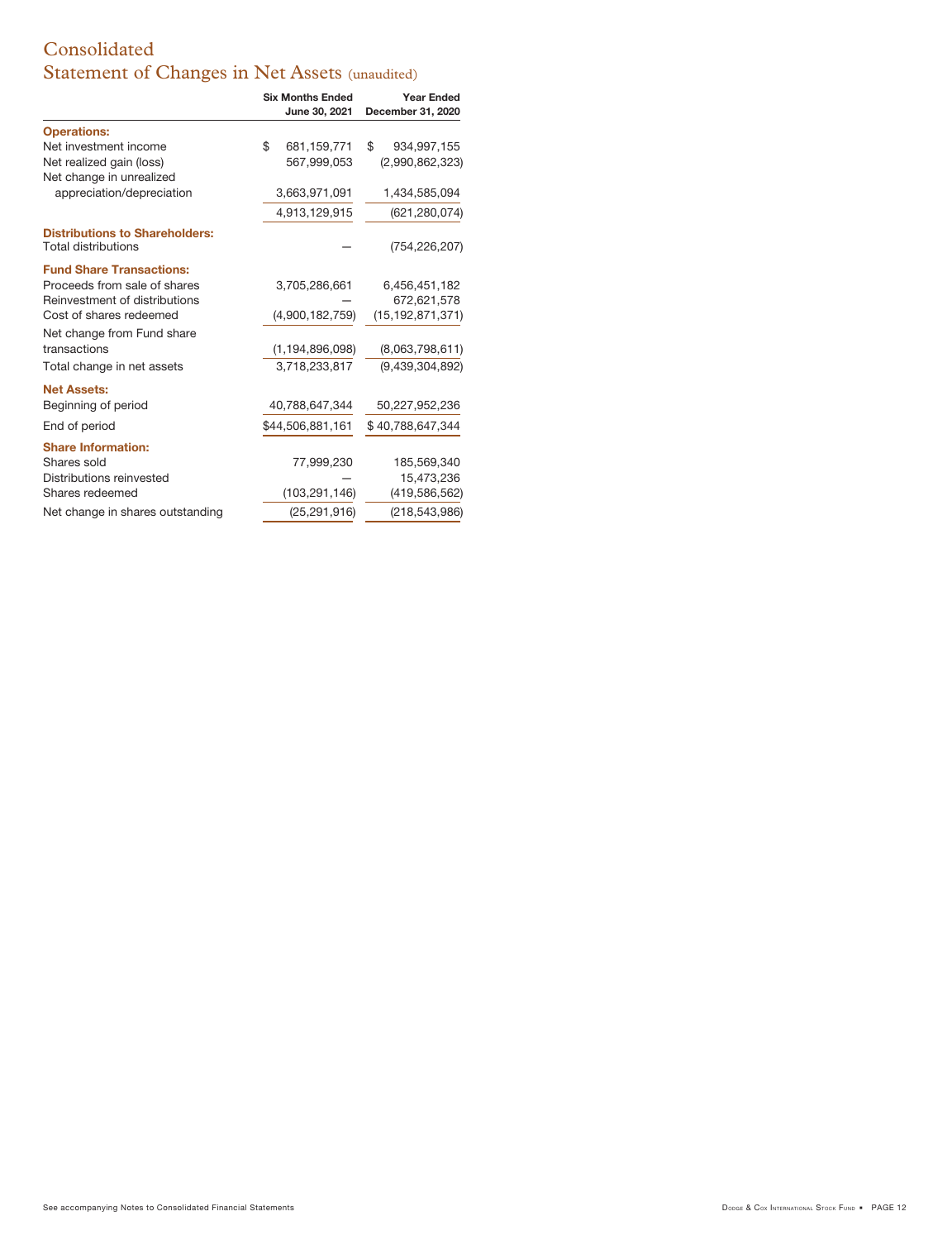#### **Note 1: Organization and Significant Accounting Policies**

Dodge & Cox International Stock Fund (the "Fund") is one of the series constituting the Dodge & Cox Funds (the "Trust" or the "Funds"). The Trust is organized as a Delaware statutory trust and is registered under the Investment Company Act of 1940, as amended, as an open-end management investment company. The Fund commenced operations on May 1, 2001, and seeks long-term growth of principal and income. The Fund invests primarily in a diversified portfolio of foreign equity securities. Foreign investing, especially in developing countries, has special risks such as currency and market volatility and political and social instability. These and other risk considerations are discussed in the Fund's Prospectus.

The Fund is an investment company and follows the accounting and reporting guidance issued in Topic 946 by the Financial Accounting Standards Board. The financial statements have been prepared in conformity with accounting principles generally accepted in the United States of America, which require the use of estimates and assumptions by management. Actual results may differ from those estimates. Significant accounting policies are as follows:

Security valuation The Fund's net assets are normally valued as of the scheduled close of trading on the New York Stock Exchange (NYSE), generally 4 p.m. Eastern Time, each day that the NYSE is open for business.

Portfolio holdings for which market quotes are readily available are valued at market value. Listed securities, for example, are generally valued using the official quoted close price or the last sale on the exchange that is determined to be the primary market for the security. Convertible debt securities are valued using prices received from independent pricing services which utilize dealer quotes, recent transaction data, pricing models, and other inputs to arrive at marketbased valuations. Pricing models may consider quoted prices for similar securities, interest rates, cash flows (including prepayment speeds), and credit risk. Equity total return swaps are valued using prices received from independent pricing services which utilize market quotes from underlying reference instruments. Exchange-traded derivatives are valued at the settlement price determined by the relevant exchange. Short-term securities less than 60 days to maturity may be valued at amortized cost if amortized cost approximates current value. Mutual funds are valued at their respective net asset values. Security values are not discounted based on the size of the Fund's position and may differ from the value a Fund receives upon sale of the securities.

Investments initially valued in currencies other than the U.S. dollar are converted to the U.S. dollar using prevailing exchange rates. Currency forward contracts are valued based on the prevailing forward exchange rates of the underlying currencies. As a result, the Fund's net assets may be affected by changes in the value of currencies in relation to the U.S. dollar.

If market quotations are not readily available or if normal valuation procedures produce valuations that are deemed unreliable or inappropriate under the circumstances existing at the time, the investment will be valued at fair value as determined in good faith by or under the direction of the Fund's Board of Trustees. The Board of Trustees has appointed Dodge & Cox, the Fund's investment manager, to make fair value determinations in accordance with the Dodge & Cox Funds Valuation Policies ("Valuation Policies"), subject to Board oversight. Dodge & Cox has established a Pricing Committee that is comprised of representatives from Treasury, Legal, Compliance, and Operations. The Pricing Committee is responsible for implementing the Valuation Policies, including determining the fair value of securities and other investments when necessary. The Pricing Committee considers relevant indications of value that are reasonably available to it in determining the fair value assigned to a particular security, such as the value of similar financial instruments, trading volumes, contractual restrictions on disposition, related corporate actions, and changes in economic conditions. In doing so, the Pricing Committee employs various methods for calibrating fair valuation approaches, including a regular review of key inputs and assumptions, back-testing, and review of any related market activity.

As trading in securities on most foreign exchanges is normally completed before the close of the NYSE, the value of non-U.S. securities can change by the time the Fund calculates its net asset value. To address these changes, the Fund may utilize adjustment factors provided by an independent pricing service to systematically value non-U.S. securities at fair value. These adjustment factors are based on statistical analyses of subsequent movements and changes in U.S. markets and financial instruments trading in U.S. markets that represent foreign securities or baskets of securities.

Valuing securities through a fair value determination involves greater reliance on judgment than valuation of securities based on readily available market quotations. In some instances, lack of information and uncertainty as to the significance of information may lead to a conclusion that a prior valuation is the best indication of a security's value. When fair value pricing is employed, the prices of securities used by the Fund to calculate its net asset value may differ from quoted or published prices for the same securities.

Security transactions, investment income, expenses, and distributions Security transactions are recorded on the trade date. Realized gains and losses on securities sold are determined on the basis of identified cost.

Dividend income and corporate action transactions are recorded on the ex-dividend date, or when the Fund first learns of the dividend/ corporate action if the ex-dividend date has passed. Non-cash dividends, if any, are recorded at the fair market value of the securities received. Dividends characterized as return of capital for U.S. tax purposes are recorded as a reduction of cost of investments and/or realized gain. Interest income is recorded on the accrual basis.

Expenses are recorded on the accrual basis. Some expenses of the Trust can be directly attributed to a specific series. Expenses which cannot be directly attributed are allocated among the Funds in the Trust using methodologies determined by the nature of the expense.

Distributions to shareholders are recorded on the ex-dividend date.

Foreign taxes The Fund is subject to foreign taxes which may be imposed by certain countries in which the Fund invests. The Fund endeavors to record foreign taxes based on applicable foreign tax law. Withholding taxes are incurred on certain foreign dividends and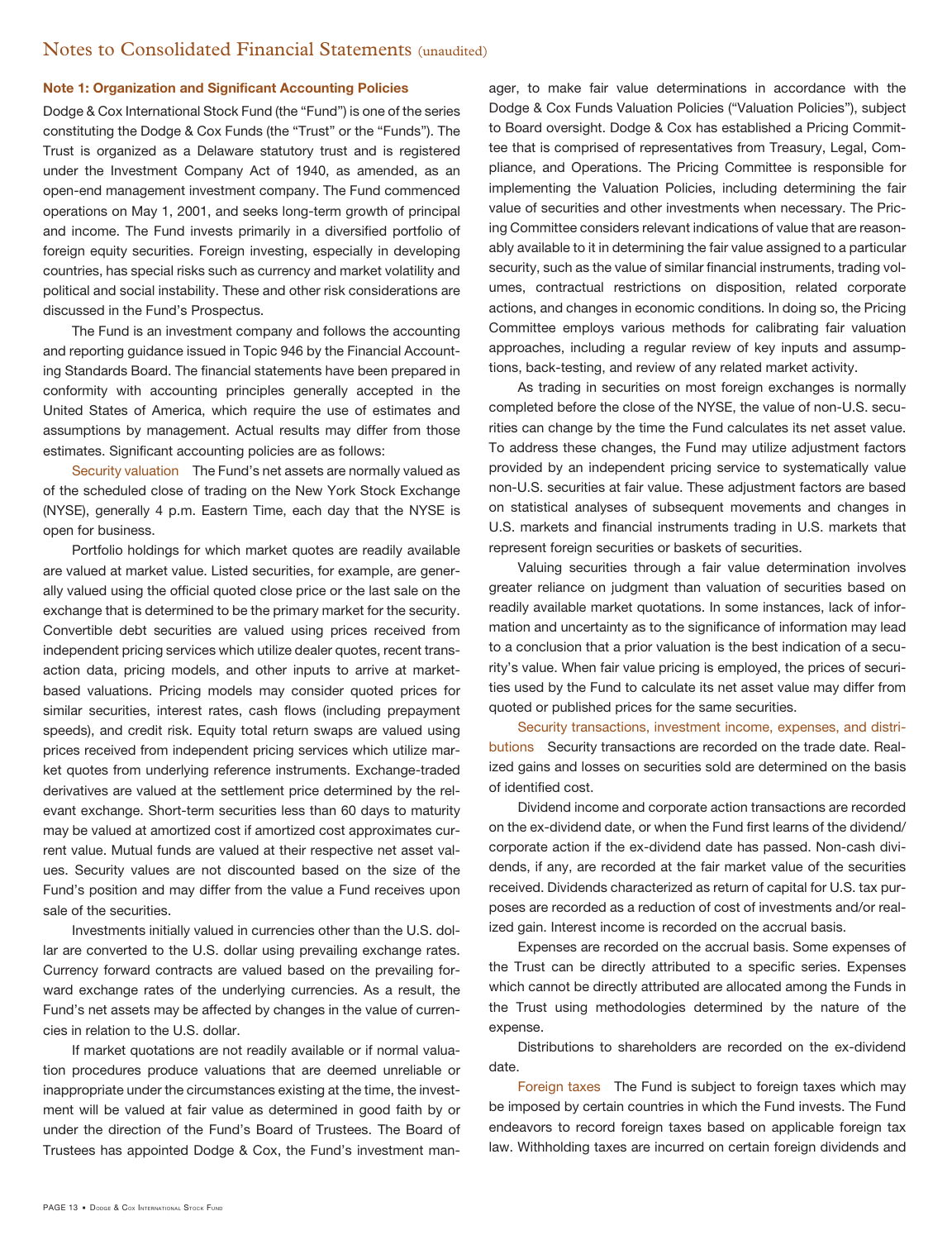are accrued at the time the associated dividend is recorded. The Fund files withholding tax reclaims in certain jurisdictions to recover a portion of amounts previously withheld. The Fund records a reclaim receivable based on, among other things, a jurisdiction's legal obligation to pay reclaims as well as payment history and market convention. In consideration of recent decisions rendered by European courts, the Fund has filed for additional reclaims ("EU reclaims") related to prior years. A corresponding receivable is established when both the amount is known and significant contingencies or uncertainties regarding collectability are removed. These amounts, if any, are reported in dividends and interest receivable in the Consolidated Statement of Assets and Liabilities. During the six months ended June 30, 2021, the Fund received \$117,286,787 in reclaims and interest related to EU reclaims, which is reported in dividend income and interest income in the Consolidated Statement of Operations. Expenses incurred related to filing EU reclaims are recorded on the accrual basis in professional services in the Consolidated Statement of Operations. Expenses that are contingent upon successful EU reclaims are recorded in professional services in the Consolidated Statement of Operations once the amount is known.

Capital gains taxes are incurred upon disposition of certain foreign securities. Expected capital gains taxes on appreciated securities, if any, are accrued as unrealized losses and incurred capital gains taxes are reflected as realized losses upon the sale of the related security. Currency taxes may be incurred when the Fund purchases certain foreign currencies related to securities transactions and are recorded as realized losses on foreign currency transactions.

Foreign currency translation The books and records of the Fund are maintained in U.S. dollars. Foreign currency amounts are translated into U.S. dollars at the prevailing exchange rates of such currencies against the U.S. dollar. The market value of investment securities and other assets and liabilities are translated at the exchange rate as of the valuation date. Purchases and sales of investment securities, income, and expenses are translated at the exchange rate prevailing on the transaction date.

Reported realized and unrealized gain (loss) on investments include foreign currency gain (loss) related to investment transactions.

Reported realized and unrealized gain (loss) on foreign currency transactions and translation include the following: disposing/holding of foreign currency, the difference in exchange rate between the trade and settlement dates on securities transactions, the difference in exchange rate between the accrual and payment dates on dividends, and currency losses on the purchase of foreign currency in certain countries that impose taxes on such transactions.

Repurchase agreements Repurchase agreements are transactions under which a Fund purchases a security from a dealer counterparty and agrees to resell the security to that counterparty on a specified future date at the same price, plus a specified interest rate. The Fund's repurchase agreements are secured by U.S. government or agency securities. It is the Fund's policy that its custodian take possession of the underlying collateral securities, the fair value of which exceeds the principal amount of the repurchase transaction, including accrued interest, at all times. In the event of default by the counterparty, the Fund has the contractual right to liquidate the collateral securities and to apply the proceeds in satisfaction of the obligation.

Consolidation The Fund may invest in certain securities through its wholly owned subsidiary, Dodge & Cox International Stock Fund Cayman, Ltd. (the "Subsidiary"). The Subsidiary is a Cayman Islands exempted company and invests in certain securities consistent with the investment objective of the Fund. The Fund's Consolidated Financial Statements, including the Consolidated Portfolio of Investments, consist of the holdings and accounts of the Fund and the Subsidiary. All intercompany transactions and balances have been eliminated. At June 30, 2021, the Subsidiary had net assets of \$100, which represented less than 0.01% of the Fund's consolidated net assets.

Indemnification Under the Trust's organizational documents, its officers and trustees are indemnified against certain liabilities arising out of the performance of their duties to the Trust. In addition, in the normal course of business the Trust enters into contracts that provide general indemnities to other parties. The Trust's maximum exposure under these arrangements is unknown, as this would involve future claims that may be made against the Trust that have not yet occurred.

#### **Note 2: Valuation Measurements**

Various inputs are used in determining the value of the Fund's investments. These inputs are summarized in the three broad levels listed below.

- Level 1: Quoted prices in active markets for identical securities
- Level 2: Other significant observable inputs (including quoted prices for similar securities, market indices, interest rates, credit risk, forward exchange rates, etc.)
- **Earth** 1: Significant unobservable inputs (including Fund management's assumptions in determining the fair value of investments)

The inputs or methodology used for valuing securities are not necessarily an indication of the risk associated with investing in those securities.

The following is a summary of the inputs used to value the Fund's holdings at June 30, 2021:

| <b>Classification</b>         | <b>LEVEL 1</b><br>(Quoted Prices) | LEVEL <sub>2</sub><br>(Other Significant<br>Observable Inputs) |
|-------------------------------|-----------------------------------|----------------------------------------------------------------|
| <b>Securities</b>             |                                   |                                                                |
| Common Stocks                 |                                   |                                                                |
| <b>Communication Services</b> | \$ 3,133,696,383                  | \$                                                             |
| Consumer Discretionary        | 4,565,859,037                     |                                                                |
| <b>Consumer Staples</b>       | 1,583,478,918                     |                                                                |
| Energy                        | 3,337,228,608                     |                                                                |
| Financials                    | 10,789,667,332                    |                                                                |
| <b>Health Care</b>            | 7.598.932.902                     |                                                                |
| Industrials                   | 3,312,078,363                     |                                                                |
| Information Technology        | 1,832,990,606                     |                                                                |
| <b>Materials</b>              | 3,885,623,077                     |                                                                |
| <b>Real Estate</b>            | 929,725,833                       |                                                                |
| Utilities                     | 217,043,888                       |                                                                |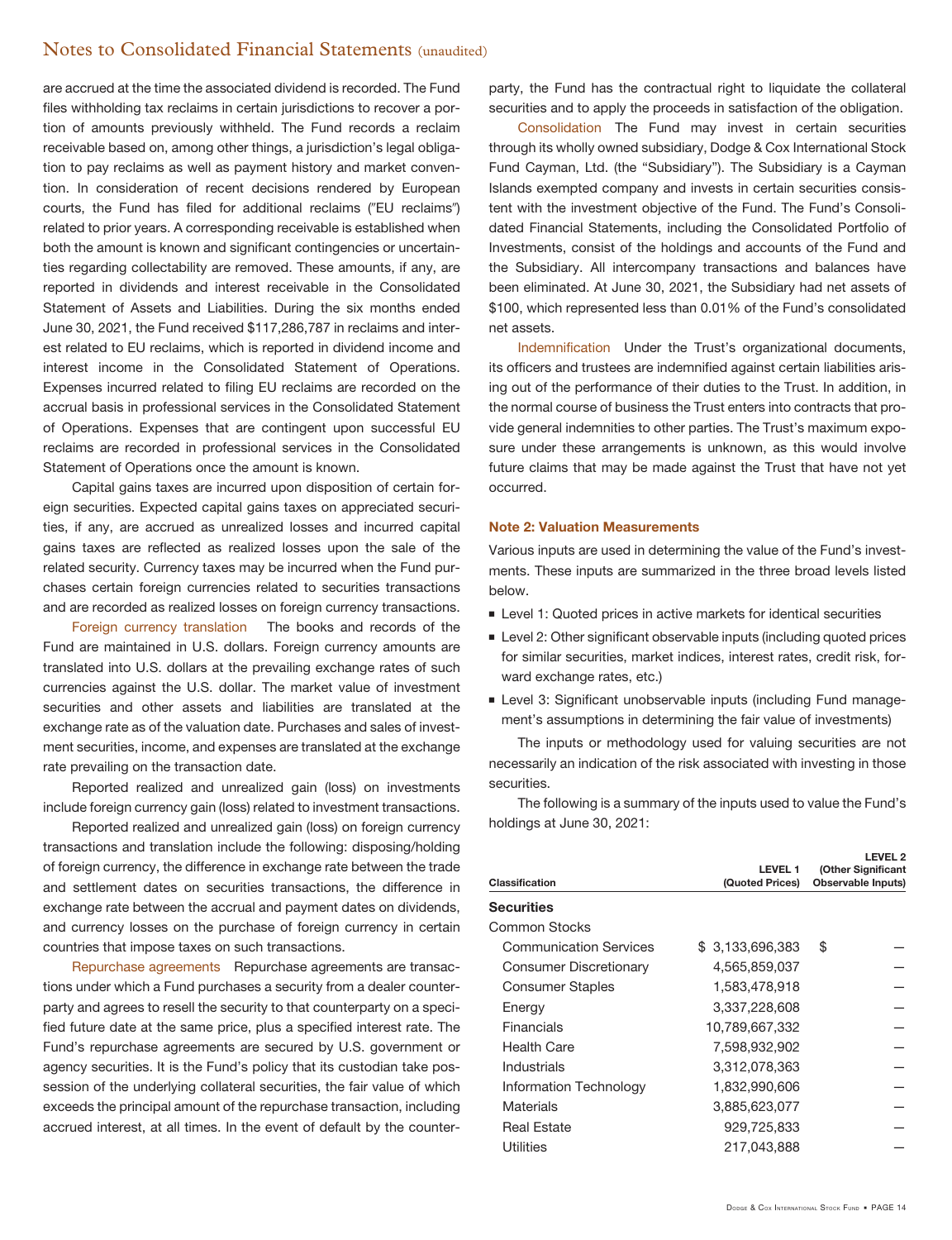| Classification                     | <b>LEVEL 1</b><br>(Quoted Prices) | LEVEL <sub>2</sub><br>(Other Significant<br>Observable Inputs) |
|------------------------------------|-----------------------------------|----------------------------------------------------------------|
| <b>Preferred Stocks</b>            |                                   |                                                                |
| Financials                         | \$1,079,927,669                   | \$                                                             |
| Information Technology             | 1,387,711,806                     |                                                                |
| <b>Convertible Debt Securities</b> |                                   |                                                                |
| Corporate                          |                                   | 41,028,164                                                     |
| Short-Term Investments             |                                   |                                                                |
| Repurchase Agreements              |                                   | 561,016,000                                                    |
| Money Market Fund                  | 180,306,935                       |                                                                |
| <b>Total Securities</b>            | \$43,834,271,357                  | \$602,044,164                                                  |
| <b>Other Investments</b>           |                                   |                                                                |
| <b>Futures Contracts</b>           |                                   |                                                                |
| Depreciation                       | \$<br>(9,486,598)                 | \$                                                             |
| <b>Equity Total Return Swaps</b>   |                                   |                                                                |
| Appreciation                       |                                   | 77,711,915                                                     |
| Depreciation                       |                                   | (119, 779, 959)                                                |
| <b>Currency Forward Contracts</b>  |                                   |                                                                |
| Appreciation                       |                                   | 37,261,995                                                     |
| Depreciation                       |                                   | (106, 176, 471)                                                |

#### **Note 3: Derivative Instruments**

The Fund may use derivatives either to minimize the impact of certain risks to one or more of its investments (as a ''hedging technique'') or to implement its investment strategy. A derivative is a financial instrument whose value is derived from a security, currency, interest rate, index, or other financial instrument.

Equity total return swaps Equity total return swaps are contracts that can create long or short economic exposure to an underlying equity security. Under such a contract, one party agrees to make payments to another based on the total return of a notional amount of the underlying security (including dividends and changes in market value), in return for an upfront or periodic payments from the other party based on a fixed or variable interest rate applied to the same notional amount. Equity total return swaps can also be used to hedge against exposure to specific risks associated with a particular issuer or with other companies owned by such an issuer. Investments in equity total return swaps may include certain risks including unfavorable price movements in the underlying reference instrument(s), or a default or failure by the counterparty.

Equity total return swaps are traded over-the-counter. The value of equity total return swaps changes daily based on the value of the underlying equity security. Changes in the market value of equity total return swaps are recorded as unrealized appreciation or depreciation in the Consolidated Statement of Operations. Realized gains and losses on equity total return swaps are recorded in the Consolidated Statement of Operations upon exchange of cash flows for periodic payments and upon the closing or expiration of the swaps.

The Fund used equity total return swaps to create long economic exposure to particular equity securities and to hedge against risks created by investments made by one of the portfolio securities it owns.

Futures contracts Futures contracts involve an obligation to purchase or sell (depending on whether the Fund has entered a long or short futures contract, respectively) an asset at a future date, at a price set at the time of the contract. Futures contracts are exchangetraded. Upon entering into a futures contract, the Fund is required to deposit an amount of cash or liquid assets (referred to as "initial margin") in a segregated account with the clearing broker. Subsequent payments (referred to as "variation margin") to and from the clearing broker are made on a daily basis based on changes in the market value of the contract. Changes in the market value of open futures contracts are recorded as unrealized appreciation or depreciation in the Consolidated Statement of Operations. Realized gains and losses on futures contracts are recorded in the Consolidated Statement of Operations at the closing or expiration of the contracts. Cash deposited with a broker as initial margin is recorded in the Consolidated Statement of Assets and Liabilities. A receivable and/or payable to brokers for daily variation margin is also recorded in the Consolidated Statement of Assets and Liabilities.

Investments in futures contracts may include certain risks, which may be different from, and potentially greater than, those of the underlying securities. To the extent the Fund uses futures, it is exposed to additional volatility and potential losses resulting from leverage.

The Fund used equity index futures contracts to create equity exposure, equal to some or all of its non-equity net assets.

Currency forward contracts Currency forward contracts are agreements to purchase or sell a specific currency at a specified future date and price. Currency forward contracts are traded overthe-counter. The values of currency forward contracts change daily based on the prevailing forward exchange rates of the underlying currencies. Changes in the value of open contracts are recorded as unrealized appreciation or depreciation in the Consolidated Statement of Operations. When a currency forward contract is closed, the Fund records a realized gain or loss in the Consolidated Statement of Operations equal to the difference between the value at the time the contract was opened and the value at the time it was closed.

Losses from these transactions may arise from unfavorable changes in currency values or if a counterparty does not perform under a contract's terms.

The Fund used currency forward contracts to hedge direct and indirect foreign currency exposure.

Additional derivative information The following identifies the location on the Consolidated Statement of Assets and Liabilities and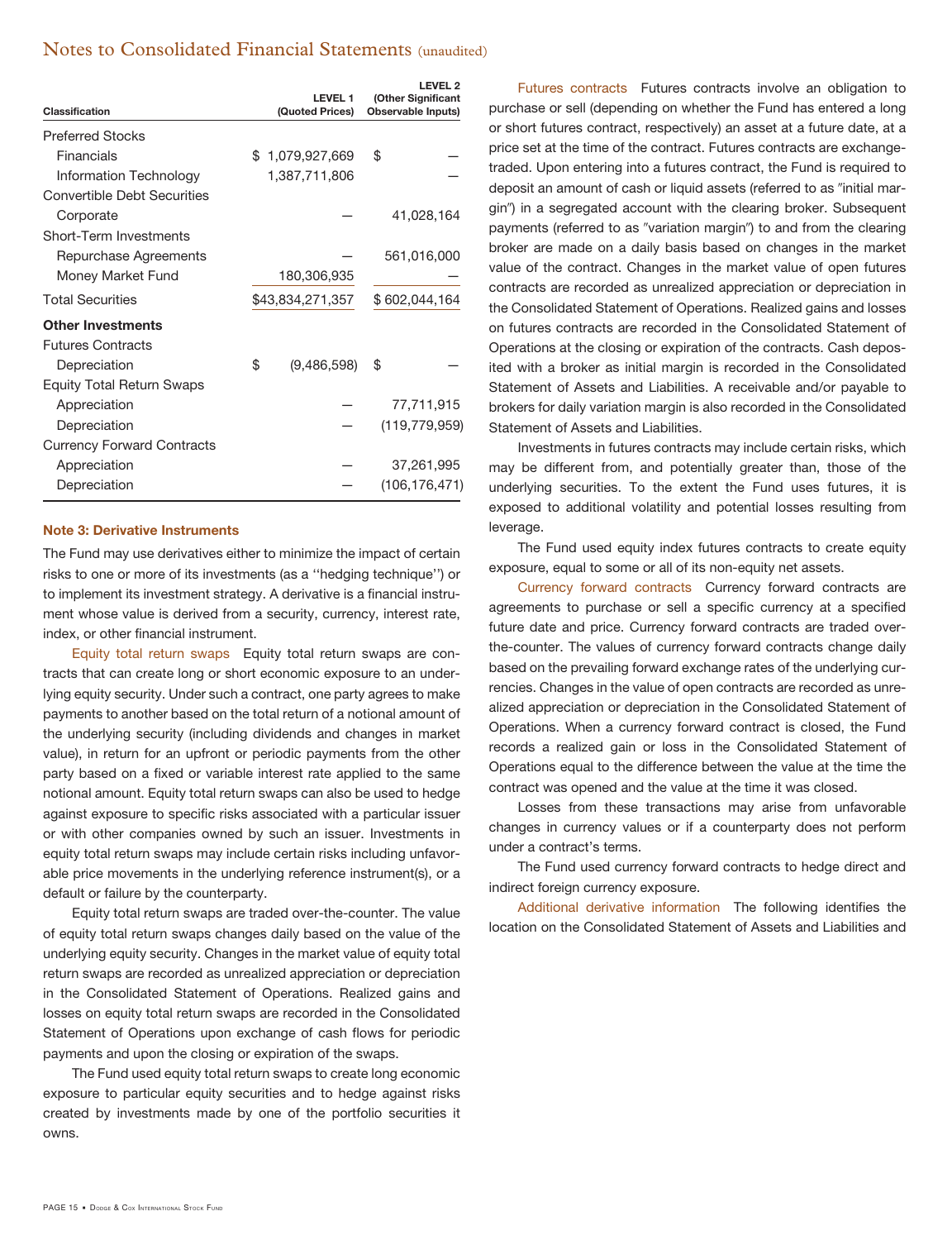values of the Fund's derivative instruments categorized by primary underlying risk exposure.

|                                                |    | Equity<br><b>Derivatives</b> | Foreign<br><b>Exchange</b><br><b>Derivatives</b> | Total<br>Value |
|------------------------------------------------|----|------------------------------|--------------------------------------------------|----------------|
| <b>Assets</b>                                  |    |                              |                                                  |                |
| Unrealized appreciation<br>on currency forward |    |                              |                                                  |                |
| contracts                                      | \$ |                              | \$37,261,995                                     | \$37,261,995   |
| Unrealized appreciation                        |    |                              |                                                  |                |
| on swaps                                       |    | 77,711,915                   |                                                  | 77,711,915     |
|                                                | S. | 77,711,915                   | \$37,261,995                                     | \$114,973,910  |
| Liabilities                                    |    |                              |                                                  |                |
| Unrealized depreciation<br>on currency forward |    |                              |                                                  |                |
| contracts                                      | \$ |                              | \$106,176,471                                    | \$106,176,471  |
| Unrealized depreciation                        |    |                              |                                                  |                |
| on swaps                                       |    | 119,779,959                  |                                                  | 119,779,959    |
| Futures contracts <sup>(a)</sup>               |    | 9,486,598                    |                                                  | 9,486,598      |
|                                                |    | \$129,266,557                | \$106,176,471                                    | \$235,443,028  |

(a) Includes cumulative appreciation (depreciation). Only the current day's variation margin is reported in the Consolidated Statement of Assets and Liabilities.

The following summarizes the effect of derivative instruments on the Consolidated Statement of Operations, categorized by primary underlying risk exposure.

|                                                    | Equity             | Foreign<br>Exchange |                  |
|----------------------------------------------------|--------------------|---------------------|------------------|
|                                                    | <b>Derivatives</b> | <b>Derivatives</b>  | Total            |
| Net realized gain (loss)                           |                    |                     |                  |
| Swaps                                              | \$<br>1,037,063    | \$                  | \$<br>1,037,063  |
| <b>Futures contracts</b>                           | 120,285,993        |                     | 120,285,993      |
| Currency forward                                   |                    |                     |                  |
| contracts                                          |                    | (73, 703, 709)      | (73, 703, 709)   |
|                                                    | \$121.323.056      | \$ (73, 703, 709)   | 47.619.347<br>\$ |
| Net change in unrealized appreciation/depreciation |                    |                     |                  |
| Swaps                                              | \$ (68,500,598)    | \$                  | \$ (68,500,598)  |
| <b>Futures contracts</b>                           | (26, 536, 080)     |                     | (26, 536, 080)   |
| Currency forward                                   |                    |                     |                  |
| contracts                                          |                    | 101,852,692         | 101,852,692      |
|                                                    | \$ (95,036,678)    | \$101,852,692       | 6,816,014<br>\$  |

The following summarizes the range of volume in the Fund's derivative instruments during the six months ended June 30, 2021.

| <b>Derivative</b>          |                    | % of Net Assets |
|----------------------------|--------------------|-----------------|
| <b>Futures contracts</b>   | USD notional value | $2 - 3%$        |
| Swaps - long               | USD notional value | $2 - 2%$        |
| Swaps - short              | USD notional value | $2 - 3%$        |
| Currency forward contracts | USD total value    | $8 - 10%$       |

The Fund may enter into various over-the-counter derivative contracts governed by International Swaps and Derivatives Association master agreements ("ISDA agreements"). The Fund's ISDA agreements, which are separately negotiated with each dealer counterparty, specify (i) events of default and other events permitting a party to terminate some or all of the contracts thereunder and (ii) the process by which those contracts will be valued for purposes of determining termination payments. If some or all of the contracts under a master agreement are terminated because of an event of default or similar event, the values of all terminated contracts must be netted to determine a single payment owed by one party to the other. To the extent amounts owed to the Fund by its counterparties are not collateralized, the Fund is at risk of those counterparties' nonperformance. The Fund attempts to mitigate counterparty credit risk by entering into contracts only with counterparties it believes to be of good credit quality, by exchanging collateral, and by monitoring the financial stability of those counterparties.

For financial reporting purposes, the Fund does not offset assets and liabilities that are subject to a master netting arrangement in the Consolidated Statement of Assets and Liabilities.

The Fund's ability to net assets and liabilities and to offset collateral pledged or received is based on contractual netting/offset provisions in the ISDA agreements. The following table presents the Fund's net exposure to each counterparty for derivatives that are subject to enforceable master netting arrangements as of June 30, 2021.

| Counterparty           | <b>Gross</b><br>Amount of<br>Recognized<br><b>Assets</b> |     | <b>Gross</b><br>Amount of<br>Recognized<br>Liabilities | Cash<br>Collateral<br>Pledged /<br>(Received) <sup>(a)</sup> |    | Net Amount <sup>(b)</sup> |
|------------------------|----------------------------------------------------------|-----|--------------------------------------------------------|--------------------------------------------------------------|----|---------------------------|
| <b>Bank of America</b> | \$<br>606,589                                            | -\$ | $(575, 871)$ \$                                        |                                                              | \$ | 30,718                    |
| <b>Barclays</b>        | 1.636.803                                                |     |                                                        | (1,636,803)                                                  |    |                           |
| Citibank               | 11,230,361                                               |     | (5,013,990)                                            | (3,410,000)                                                  |    | 2,806,371                 |
| Goldman Sachs          | 4,086,560                                                |     | (16, 336, 800)                                         | 11,810,000                                                   |    | (440, 240)                |
| <b>HSBC</b>            | 2,116,696                                                |     | (41,698,064)                                           | 39.581.368                                                   |    |                           |
| JPMorgan               | 90,133,871                                               |     | (142, 981, 007)                                        | 52.847.136                                                   |    |                           |
| Morgan Stanley         | 4,916,681                                                |     | (1,704,314)                                            | (3,212,367)                                                  |    |                           |
| <b>UBS</b>             |                                                          |     | (12, 445, 133)                                         | 12,445,133                                                   |    |                           |
| <b>State Street</b>    | 246,349                                                  |     | (5,201,251)                                            | 4,954,902                                                    |    |                           |
|                        | \$114.973.910                                            |     | \$(225,956,430) \$113,379,369                          |                                                              |    | \$2,396,849               |

Cash collateral pledged/(received) in excess of derivative assets/liabilities is not presented in this table. The total cash collateral is presented on the Fund's Consolidated Statement of Assets and Liabilities.

Represents the net amount receivable from (payable to) the counterparty in the event of a default.

#### **Note 4: Related Party Transactions**

Management fees Under a written agreement approved by a unanimous vote of the Board of Trustees, the Fund pays a management fee monthly at an annual rate of 0.60% of the Fund's average daily net assets to Dodge & Cox, investment manager of the Fund.

Fund officers and trustees All officers and two of the trustees of the Trust are officers or employees of Dodge & Cox. The Trust pays a fee only to those trustees who are not affiliated with Dodge & Cox.

#### **Note 5: Income Tax Information and Distributions to Shareholders**

A provision for federal income taxes is not required since the Fund intends to continue to qualify as a regulated investment company under Subchapter M of the Internal Revenue Code and distribute all of its taxable income to shareholders. Distributions are determined in accordance with income tax regulations, and such amounts may differ from net investment income and realized gains for financial report-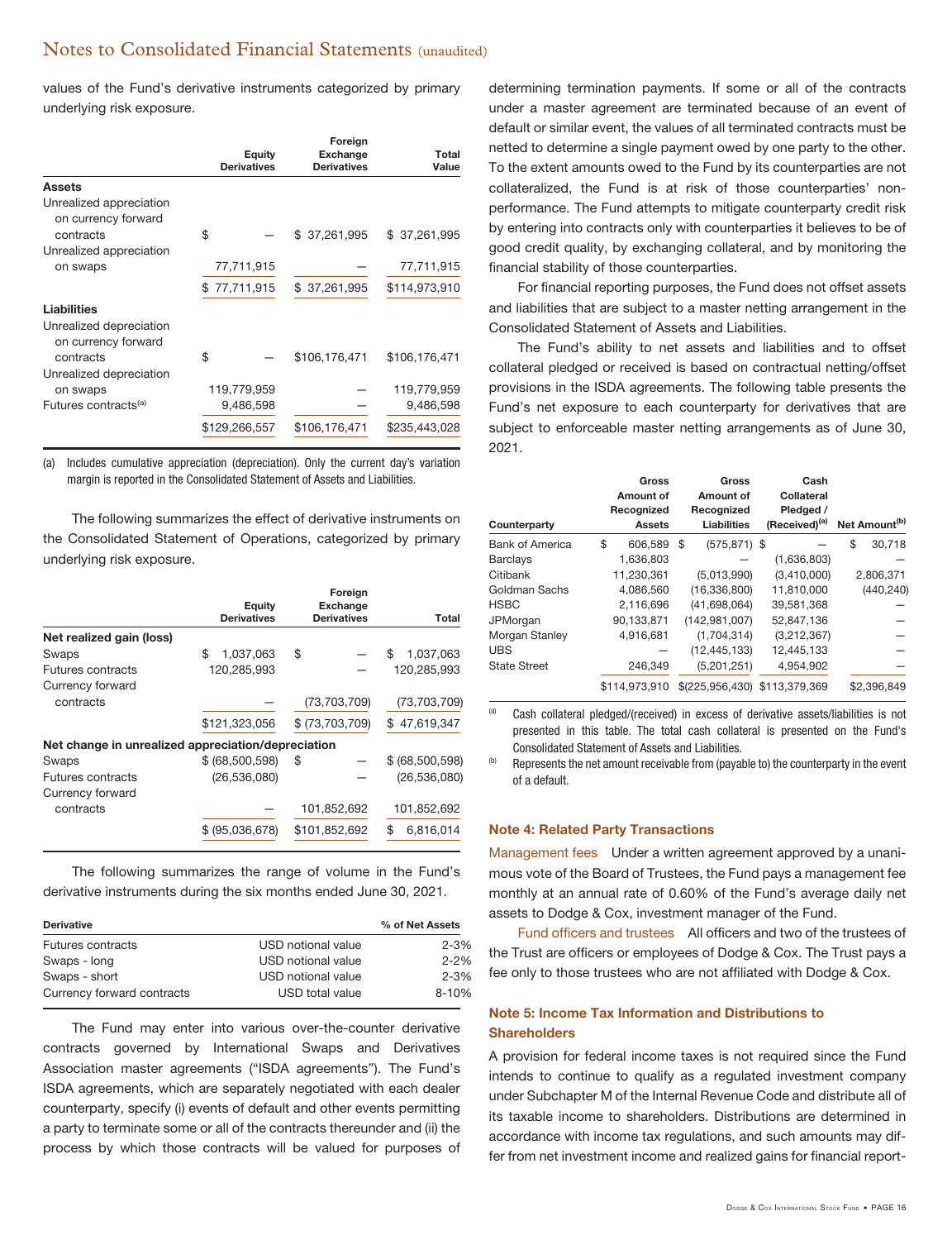ing purposes. The Fund may also designate a portion of the amount paid to redeeming shareholders as a distribution for tax purposes. Financial reporting records are adjusted for permanent book to tax differences at year end to reflect tax character. Book to tax differences are primarily due to differing treatments of wash sales, expenses, investments in passive foreign investment companies, foreign currency realized gain (loss), foreign capital gains tax, certain corporate action transactions, derivatives, and distributions.

Distributions during the periods noted below were characterized as follows for federal income tax purposes.

|                 |   | <b>Six Months Ended</b><br>June 30, 2021 | <b>Year Ended</b><br>December 31, 2020 |                     |  |
|-----------------|---|------------------------------------------|----------------------------------------|---------------------|--|
| Ordinary income | S |                                          |                                        | 754.226.207         |  |
|                 |   | $(S - per share)$                        |                                        | $$0.810$ per share) |  |

The components of distributable earnings on a tax basis are reported as of the Fund's most recent year end. At December 31, 2020, the tax basis components of distributable earnings were as follows:

| Undistributed ordinary income          | 58.196.586      |
|----------------------------------------|-----------------|
| Capital loss carryforward <sup>1</sup> | (4,960,086,687) |
| Net unrealized appreciation            | 5.454.948.229   |
| Total distributable earnings           | \$553.058.128   |

Represents accumulated long-term capital loss as of December 31, 2020, which may be carried forward to offset future capital gains.

At June 30, 2021, unrealized appreciation and depreciation for investments and derivatives based on cost for federal income tax purposes were as follows:

| Tax cost                    | \$35.142.590.273 |
|-----------------------------|------------------|
| Unrealized appreciation     | 11.376.976.144   |
| Unrealized depreciation     | (2,203,720,014)  |
| Net unrealized appreciation | 9,173,256,130    |

Fund management has reviewed the tax positions for open periods (three years and four years, respectively, from filing the Fund's Federal and State tax returns) as applicable to the Fund, and

has determined that no provision for income tax is required in the Fund's financial statements.

For U.S. income tax purposes, EU reclaims received by the Fund reduce the amounts of foreign taxes that the Fund passes through to shareholders. In the event that EU reclaims received by the Fund during the year exceed foreign withholding taxes paid, and the Fund previously passed foreign tax credit on to its shareholders, the Fund will enter into a closing agreement with the Internal Revenue Service (IRS) in order to pay the associated tax liability on behalf of the Fund's shareholders.

#### **Note 6: Loan Facilities**

Pursuant to an exemptive order issued by the Securities and Exchange Commission (SEC), the Fund may participate in an interfund lending facility (Facility). The Facility allows the Fund to borrow money from or loan money to the Funds. Loans under the Facility are made for temporary or emergency purposes, such as to fund shareholder redemption requests. Interest on borrowings is the average of the current repurchase agreement rate and the bank loan rate. There was no activity in the Facility during the period.

All Funds in the Trust participate in a \$500 million committed credit facility (Line of Credit) with State Street Bank and Trust Company, to be utilized for temporary or emergency purposes to fund shareholder redemptions or for other short-term liquidity purposes. The maximum amount available to the Fund is \$250 million. Each Fund pays an annual commitment fee on its pro-rata portion of the Line of Credit. For the six months ended June 30, 2021, the Fund's commitment fee amounted to \$129,870 and is reflected as a Miscellaneous Expense in the Consolidated Statement of Operations. Interest on borrowings is charged at the prevailing rate. There were no borrowings on the Line of Credit during the period.

#### **Note 7: Purchases and Sales of Investments**

For the six months ended June 30, 2021, purchases and sales of securities, other than short-term securities, aggregated \$4,226,576,838 and \$4,899,726,540, respectively.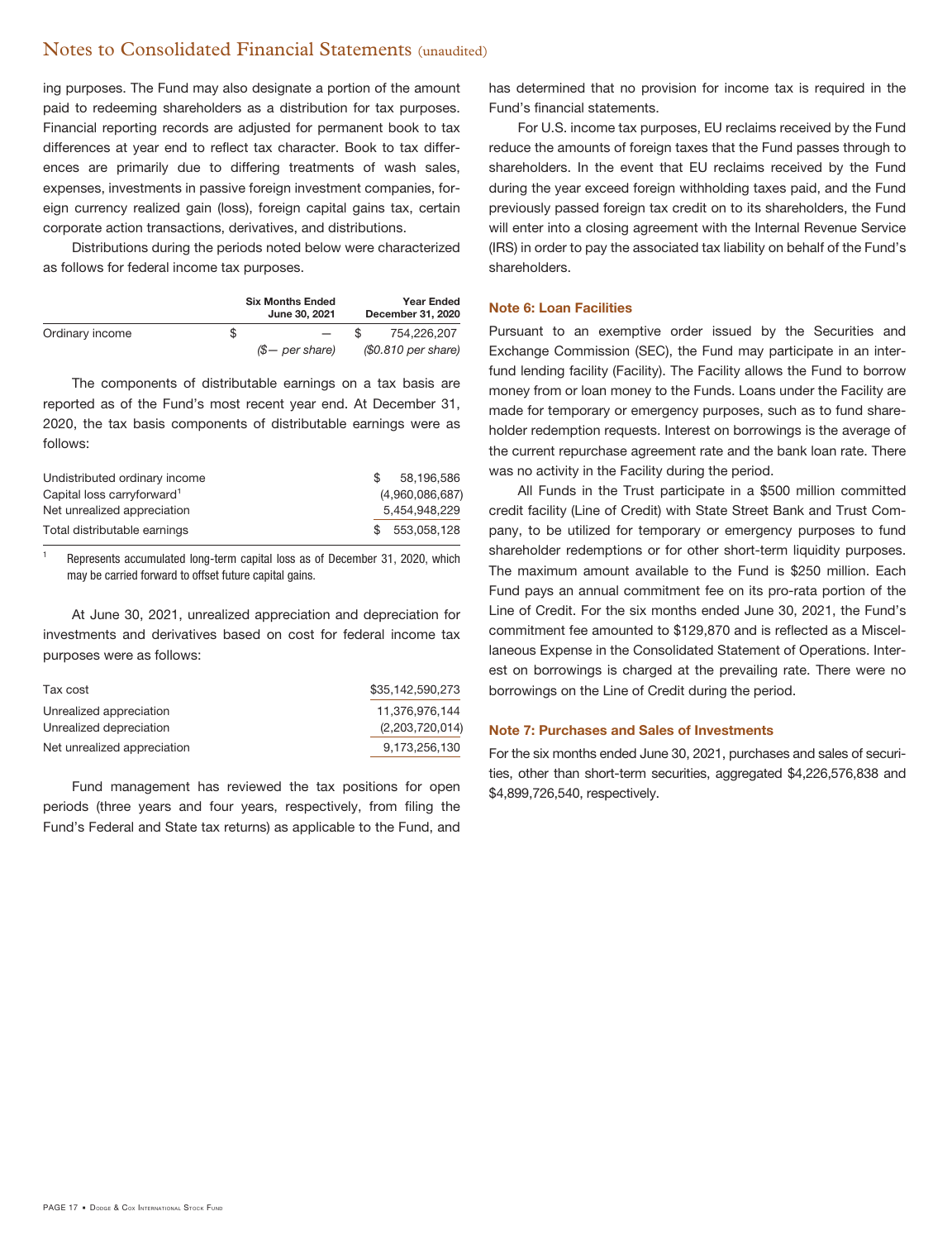## Consolidated Financial Highlights (unaudited)

| <b>Selected Data and Ratios</b><br>(for a share outstanding throughout each period) | <b>Six Months</b><br>Ended June 30. | Year Ended December 31. |          |             |          |          |  |  |
|-------------------------------------------------------------------------------------|-------------------------------------|-------------------------|----------|-------------|----------|----------|--|--|
|                                                                                     | 2021                                | 2020                    | 2019     | 2018        | 2017     | 2016     |  |  |
| Net asset value, beginning of period                                                | \$43.70                             | \$43.60                 | \$36.91  | \$46.32     | \$38.10  | \$36.48  |  |  |
| Income from investment operations:                                                  |                                     |                         |          |             |          |          |  |  |
| Net investment income                                                               | 0.75                                | 0.95 <sup>(a)</sup>     | 1.25     | 1.01        | 0.70     | 0.82     |  |  |
| Net realized and unrealized gain (loss)                                             | 4.56                                | (0.04)                  | 7.15     | (9.34)      | 8.41     | 2.19     |  |  |
| Total from investment operations                                                    | 5.31                                | 0.91                    | 8.40     | (8.33)      | 9.11     | 3.01     |  |  |
| Distributions to shareholders from:                                                 |                                     |                         |          |             |          |          |  |  |
| Net investment income                                                               |                                     | (0.81)                  | (1.71)   | (1.08)      | (0.89)   | (0.85)   |  |  |
| Net realized gain                                                                   |                                     |                         |          |             |          | (0.54)   |  |  |
| <b>Total distributions</b>                                                          |                                     | (0.81)                  | (1.71)   | (1.08)      | (0.89)   | (1.39)   |  |  |
| Net asset value, end of period                                                      | \$49.01                             | \$43.70                 | \$43.60  | \$36.91     | \$46.32  | \$38.10  |  |  |
| Total return                                                                        | 12.15%                              | $2.10\%^{(a)}$          | 22.78%   | $(17.98)\%$ | 23.94%   | 8.26%    |  |  |
| Ratios/supplemental data:                                                           |                                     |                         |          |             |          |          |  |  |
| Net assets, end of period (millions)                                                | \$44,507                            | \$40,789                | \$50,228 | \$48,108    | \$65,670 | \$54,187 |  |  |
| Ratio of expenses to average net assets                                             | $0.63\%$ <sup>(b)</sup>             | 0.63%                   | 0.63%    | 0.63%       | 0.63%    | 0.64%    |  |  |
| Ratio of net investment income to average net assets                                | $3.15\%$ <sup>(b)</sup>             | $2.39\%$ <sup>(a)</sup> | 2.85%    | 2.17%       | 1.57%    | 2.12%    |  |  |
| Portfolio turnover rate                                                             | 10%                                 | 20%                     | 15%      | 17%         | 17%      | 17%      |  |  |

(a) Net investment income per share includes significant amounts received for EU reclaims related to prior years, which amounted to approximately \$0.28 per share. Excluding such amounts, the ratio of net investment income to average net assets would have been 1.73% and total return would have been approximately 1.55%. (b) Annualized

See accompanying Notes to Consolidated Financial Statements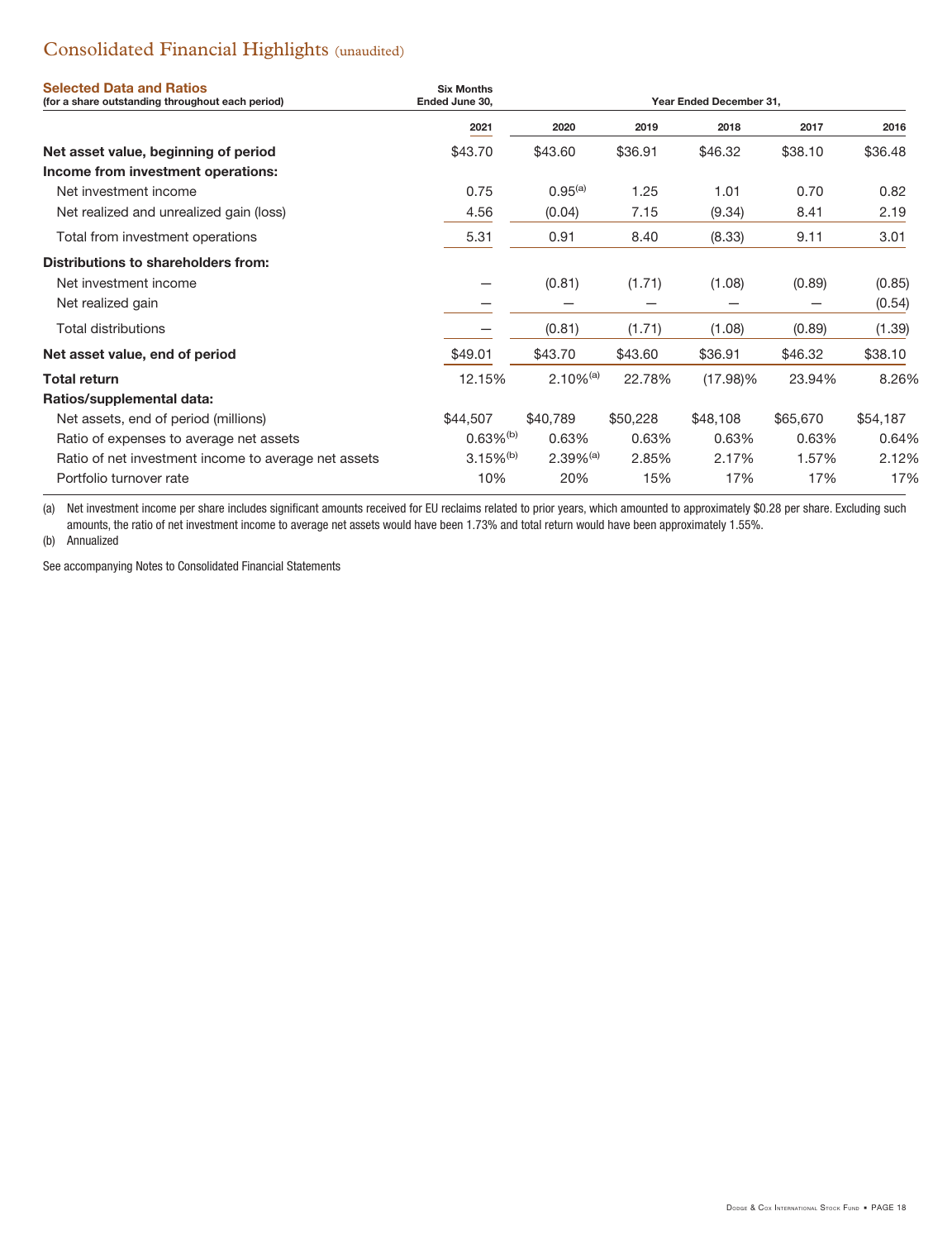## Fund Holdings

The Fund provides a complete list of its holdings on a quarterly basis by filing the lists with the SEC on Form N-CSR (as of the end of the second and fourth quarters) and on Part F of Form N-PORT (as of the end of the first and third quarters). Shareholders may view the Fund's Forms N-CSR and Part F of N-PORT on the SEC's website at sec.gov. A list of the Fund's quarter-end holdings is also available at dodgeandcox.com on or about the 15th day following each quarter end and remains available on the website until the list is updated for the subsequent quarter.

## Proxy Voting

For a free copy of the Fund's proxy voting policies and procedures, please call 800-621-3979, or visit the Fund's website at dodgeandcox.com, or visit the SEC's website at sec.gov.Information regarding how the Fund voted proxies relating to portfolio securities during the most recent 12-month period ended June 30 is also available at dodgeandcox.com or shareholders may view the Fund's Form N-PX at sec.gov.

## Household Mailings

The Fund routinely mails shareholder reports and summary prospectuses to shareholders and, on occasion, proxy statements. In order to reduce the volume of mail, when possible, only one copy of these documents will be sent to shareholders who are part of the same family and share the same residential address.

If you have a direct account with the Funds and you do not want the mailing of shareholder reports and summary prospectuses combined with other members in your household, contact the Funds at 800-621-3979. Your request will be implemented within 30 days.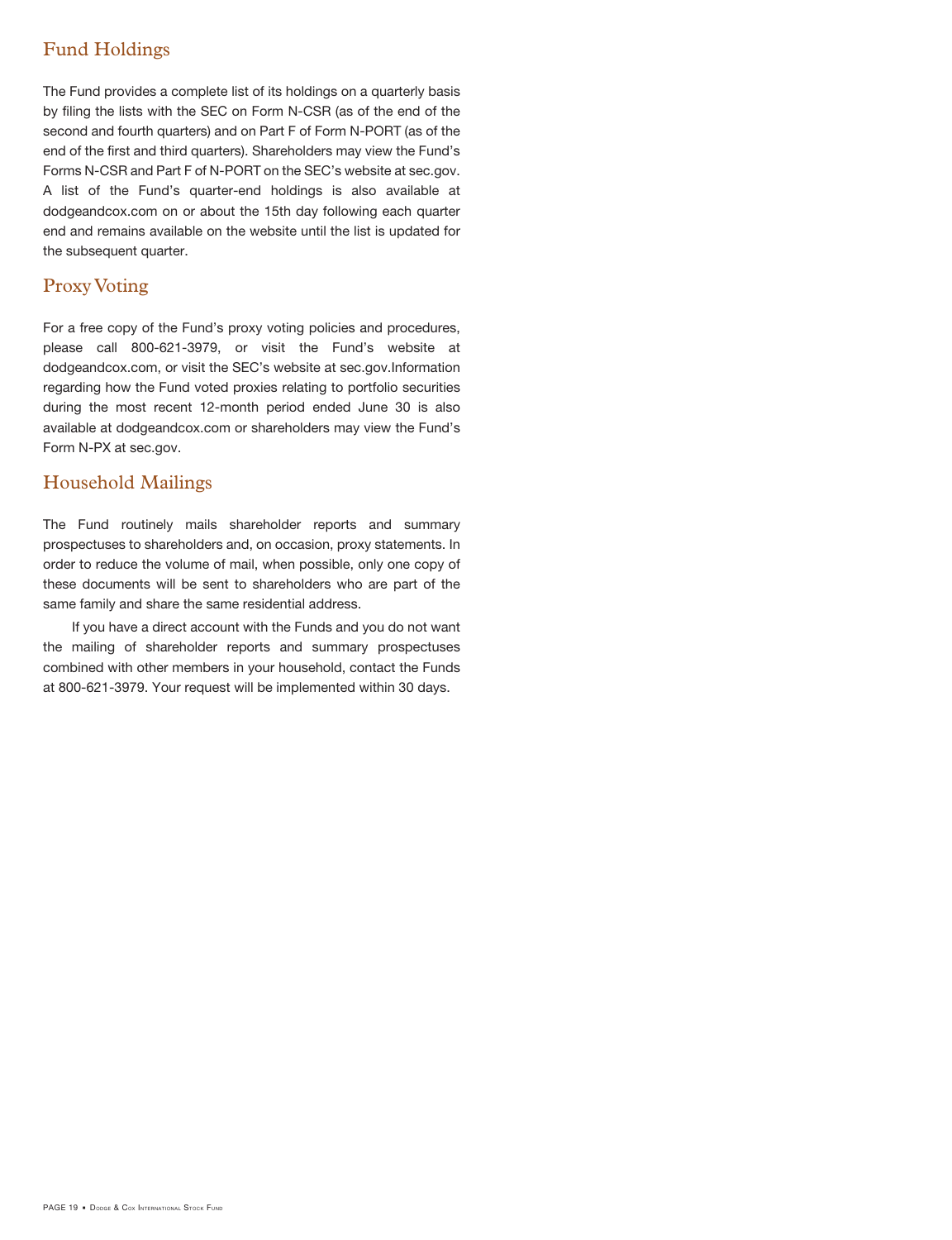This Page Intentionally Left Blank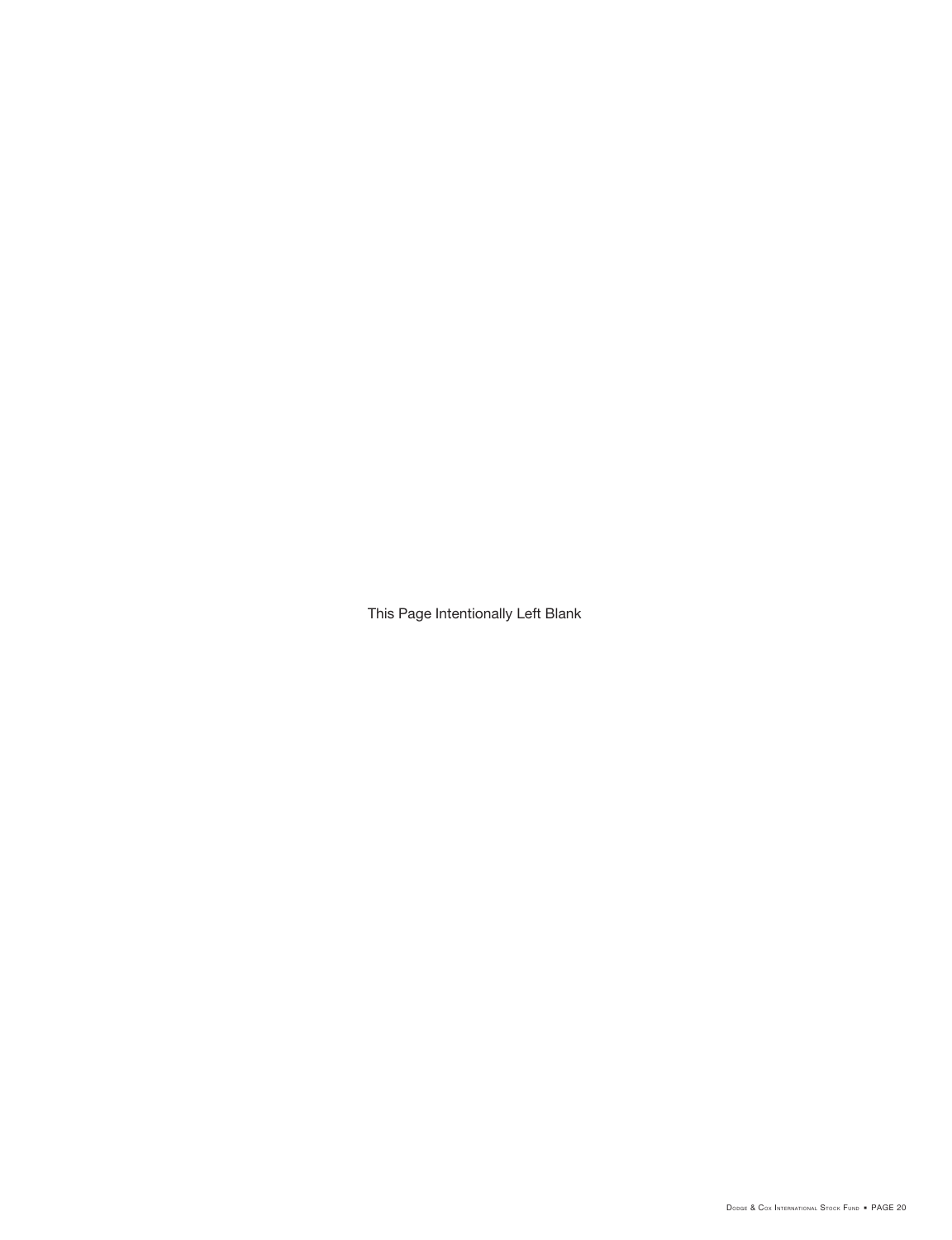This Page Intentionally Left Blank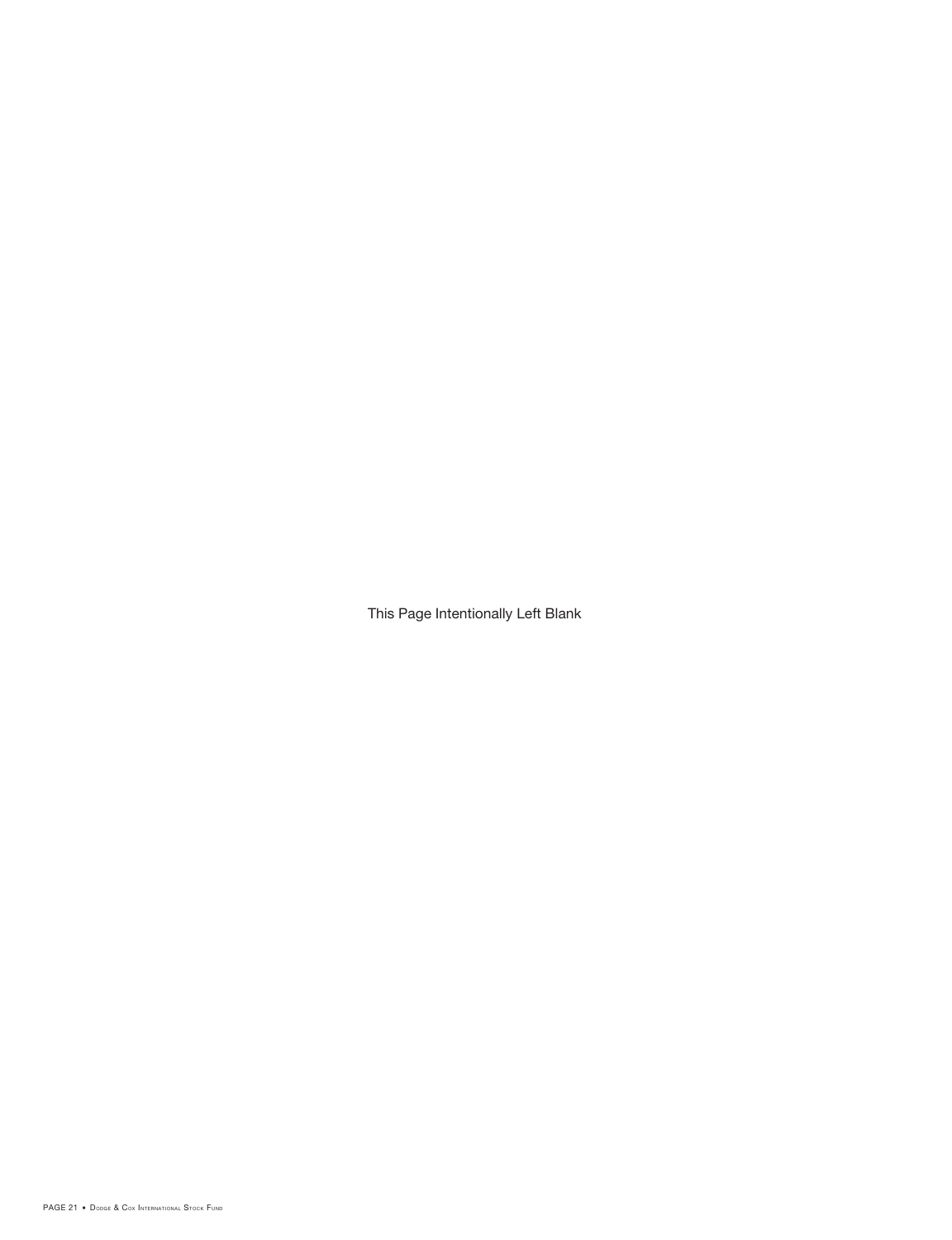This Page Intentionally Left Blank